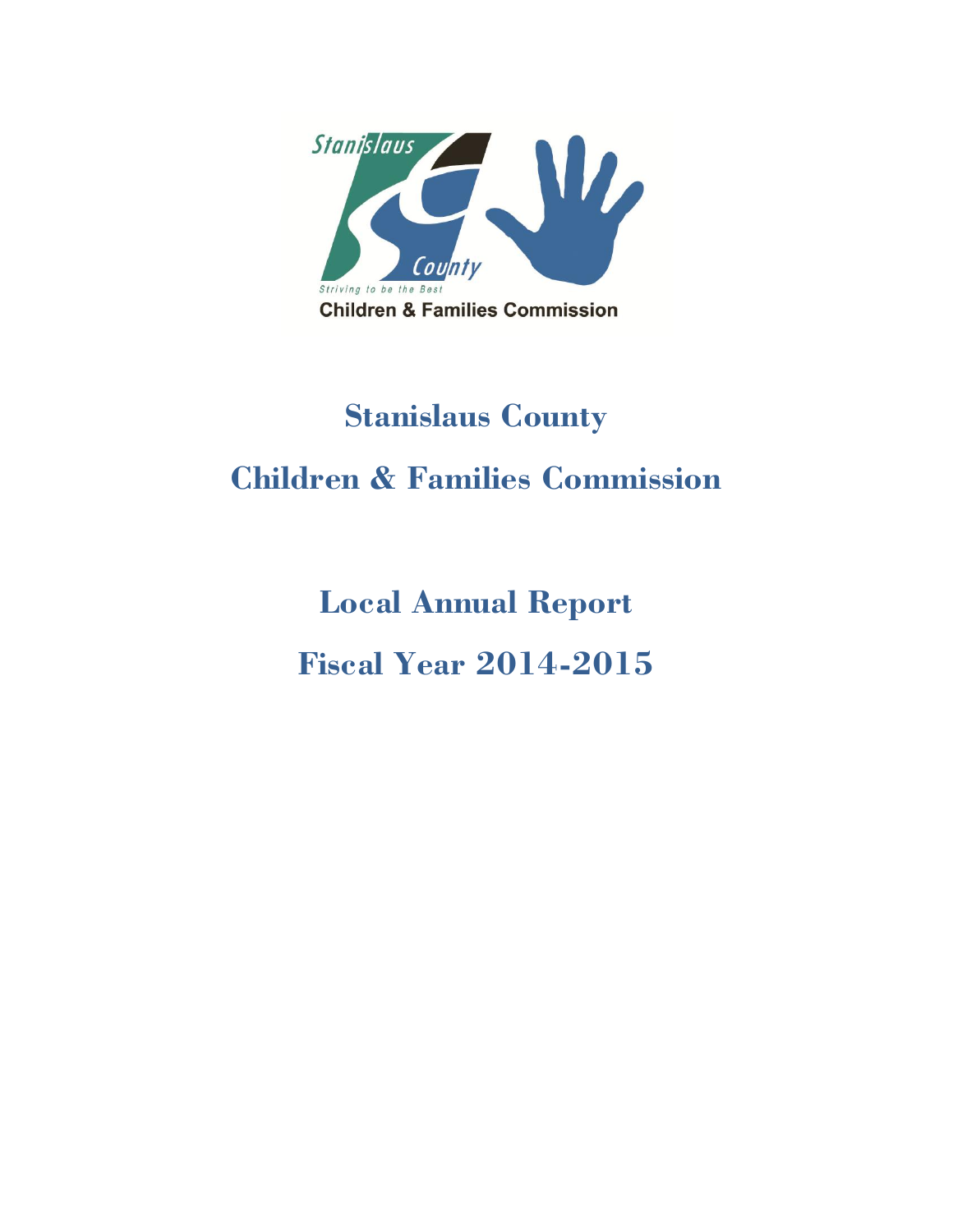

**County: Stanislaus Friday, October 23,2015**

| \$5,158,016 |
|-------------|
| \$0         |
| \$0         |
| \$127,825   |
| \$0         |
| \$0         |
| \$63        |
| \$0         |
| \$0         |
| \$74,216    |
| \$5,360,120 |
|             |

| <b>Improved Family Functioning</b>                      |             |  |
|---------------------------------------------------------|-------------|--|
| <b>Community Resource and Referral</b>                  | \$2,160,878 |  |
| Distribution of Kit For New Parents                     | \$0         |  |
| <b>Adult and Family Literacy Programs</b>               | \$0         |  |
| <b>Targeted Intesive Family Support Services</b>        | \$2,052,396 |  |
| General Parenting Education and Family Support Programs | \$0         |  |
| <b>Quality Family Functioning Systems Improvement</b>   | \$0         |  |
| <b>Total</b>                                            | \$4,213,274 |  |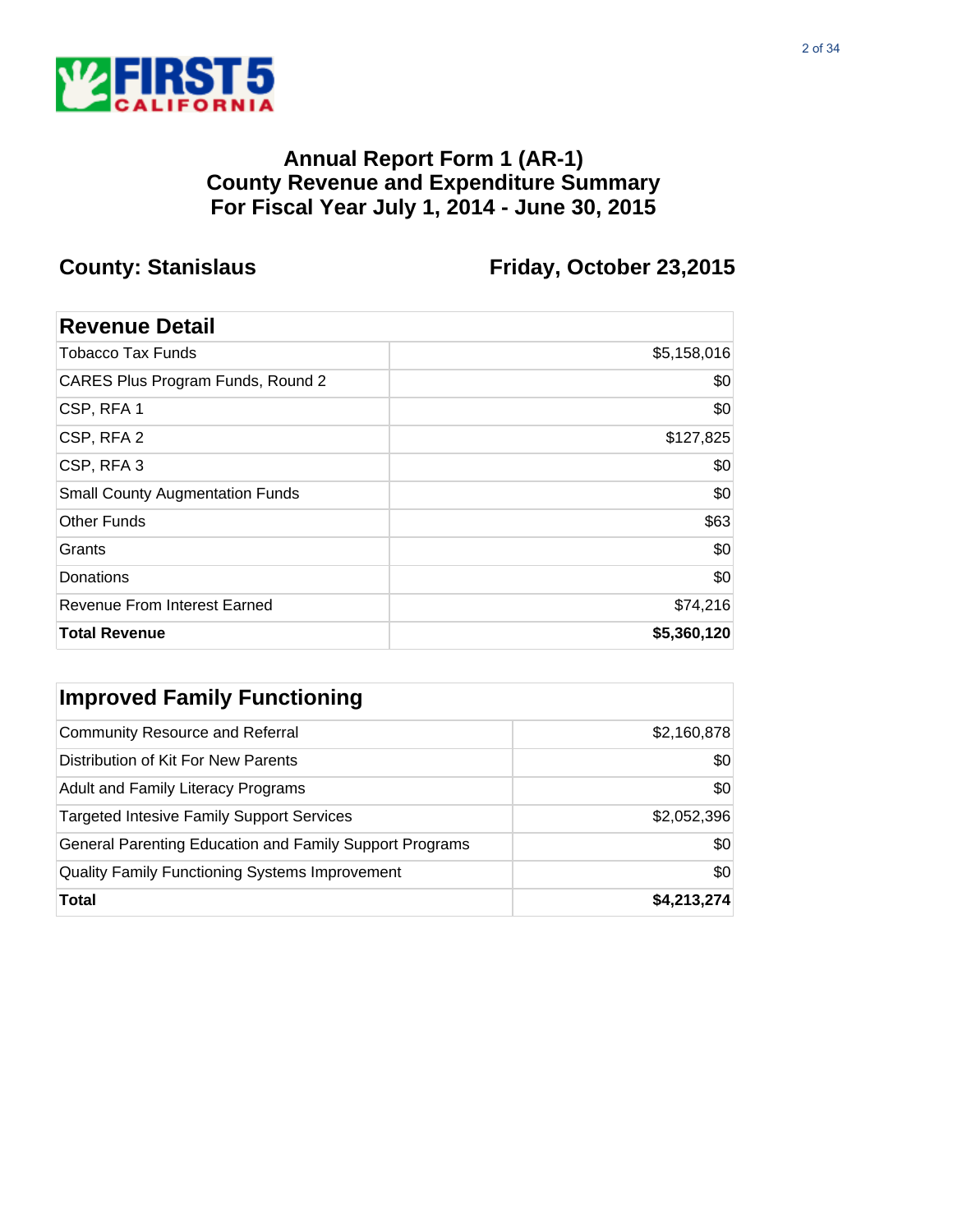

| <b>Improved Child Development</b>                      |           |  |
|--------------------------------------------------------|-----------|--|
| Preschool Programs for 3- and 4- Year Olds             | \$0       |  |
| Infants, Toddlers, and All-Age Early Learning Programs | \$0       |  |
| Early Education Provider Programs                      | \$0       |  |
| Kindergarten Transition Services                       | \$37,684  |  |
| <b>Quality ECE Investments</b>                         | \$137,631 |  |
| Total                                                  | \$175,315 |  |

| <b>Improved Child Health</b>                                 |             |  |
|--------------------------------------------------------------|-------------|--|
| <b>Nutrition and Fitness</b>                                 | \$0         |  |
| <b>Health Access</b>                                         | \$73,744    |  |
| Maternal and Child Health Care                               | \$1,313,534 |  |
| Oral Health                                                  | \$16,724    |  |
| <b>Primary and Specialty Medical Services</b>                | \$0         |  |
| <b>Comprehensive Screening and Assessments</b>               | \$0         |  |
| Targeted Intensive Intervention for Identified Special Needs | \$0         |  |
| Safety Education and Injury Prevention                       | \$0         |  |
| <b>Tobacco Education and Outreach</b>                        | \$0         |  |
| <b>Quality Health Systems Improvement</b>                    | \$0         |  |
| Total                                                        | \$1,404,002 |  |

| <b>Improved Systems of Care</b>         |           |
|-----------------------------------------|-----------|
| Policy and Broad Systems-Change Efforts | \$0       |
| Organizational Support                  | \$262.675 |
| Public Education and Information        | \$0       |
| <b>Total</b>                            | \$262,675 |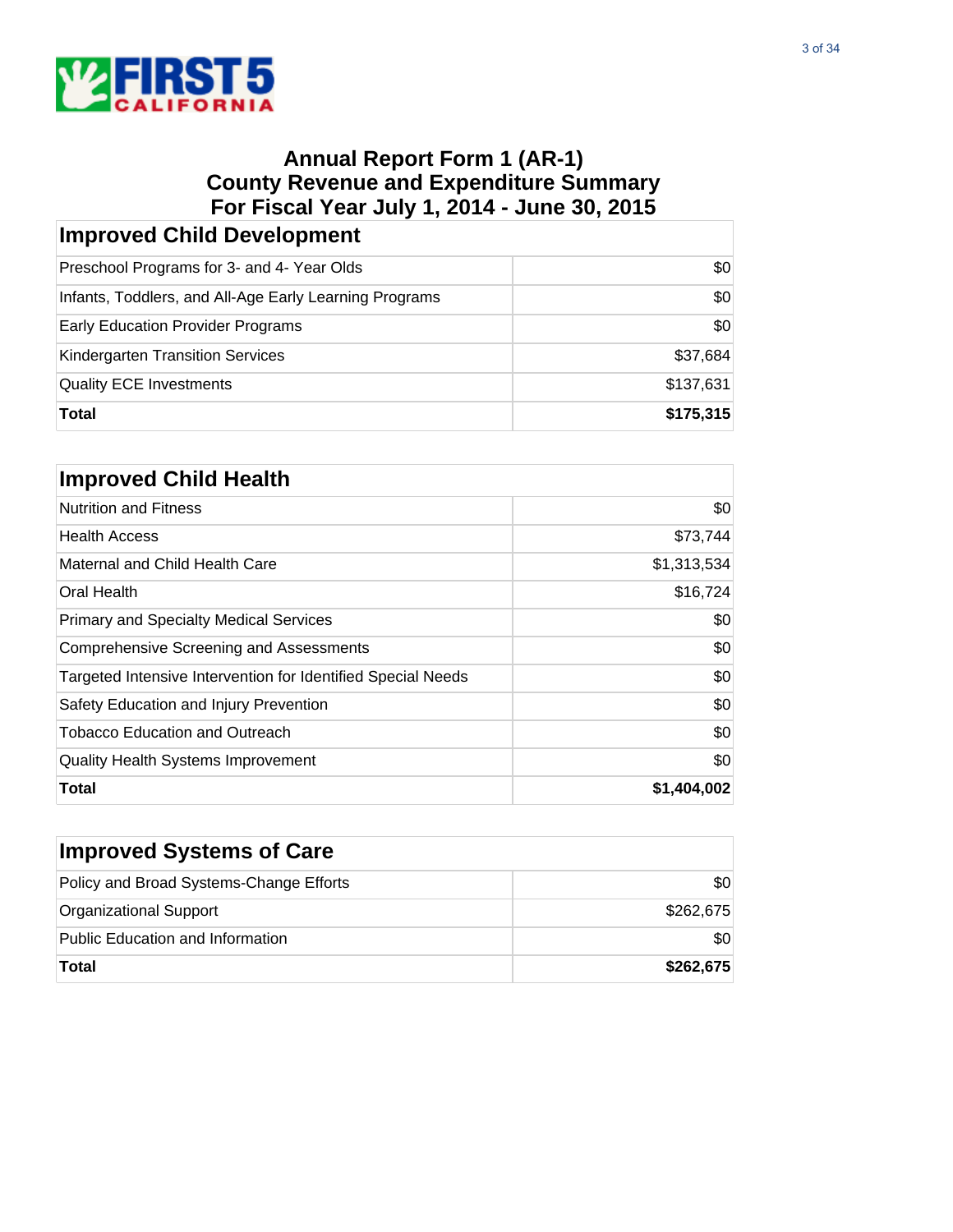

| <b>Expenditure Detail</b>                                    |               |
|--------------------------------------------------------------|---------------|
| <b>Program Expenditures</b>                                  | \$6,055,266   |
| Administrative Expenditures                                  | \$388,494     |
| <b>Evaluation Expenditures</b>                               | \$26,810      |
| <b>Total Expenditures</b>                                    | \$6,470,570   |
| <b>Excess (Deficiency) of Revenues Over (Under) Expenses</b> | (\$1,110,450) |

| <b>Other Financing Sources</b>       |     |
|--------------------------------------|-----|
| Sale(s) of Capital Assets            | \$0 |
| Other: Specify Source Below          | \$0 |
| <b>Total Other Financing Sources</b> | \$0 |

## **Net Change in Fund Balance**

| Net Change In Fund Balance      | (\$1,110,450) |
|---------------------------------|---------------|
| Fund Balance - Ending June 30   | \$10.681.772  |
| Fund Balance - Beginning July 1 | \$11,792,222  |

| <b>FY Fund Balance</b>    |              |  |
|---------------------------|--------------|--|
| Nonspendable              | \$0          |  |
| Restricted                | \$0          |  |
| Committed                 | \$6,611,202  |  |
| Assigned                  | \$4,070,570  |  |
| Unassigned                | \$0          |  |
| <b>Total Fund Balance</b> | \$10,681,772 |  |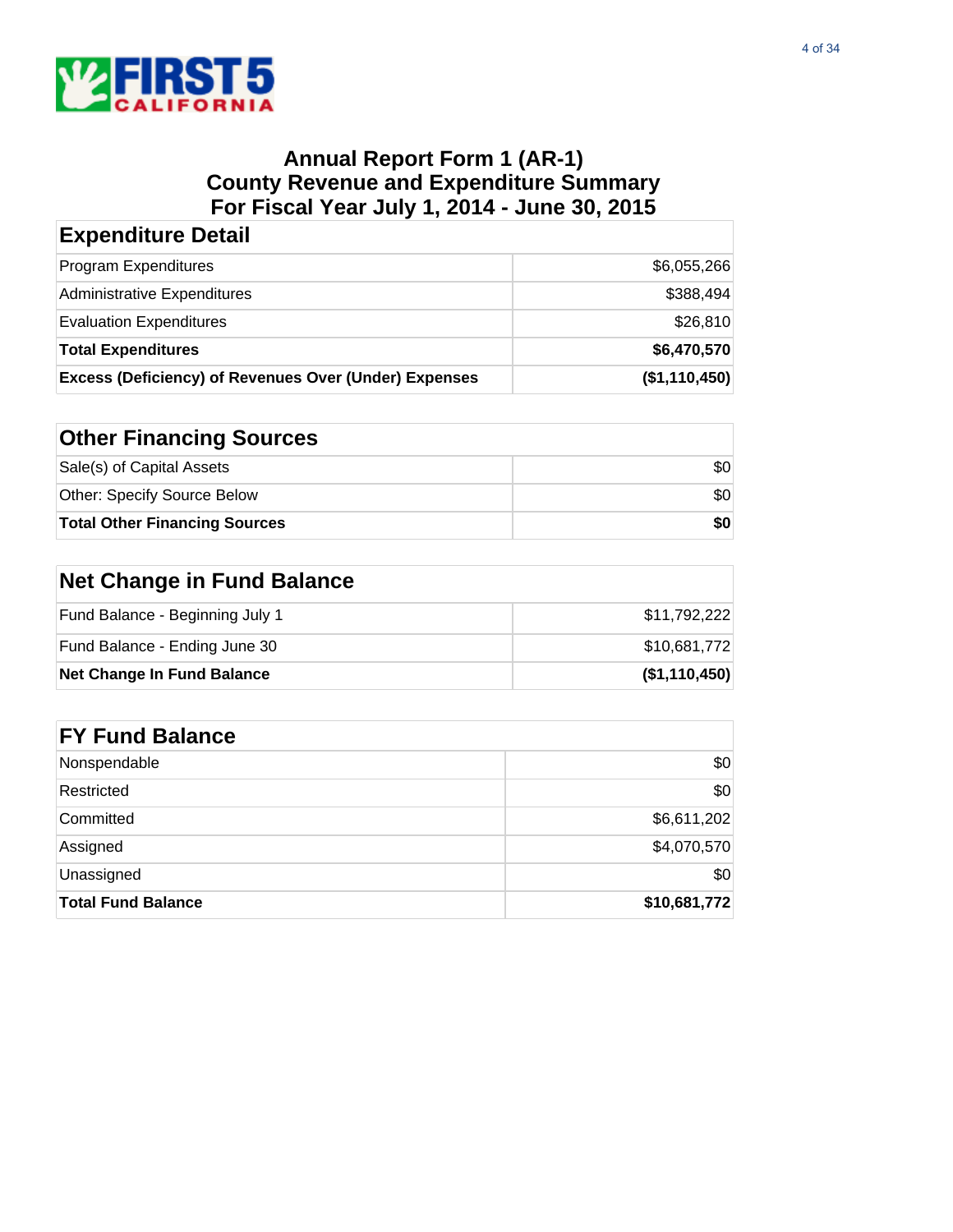

**Expenditure Notes**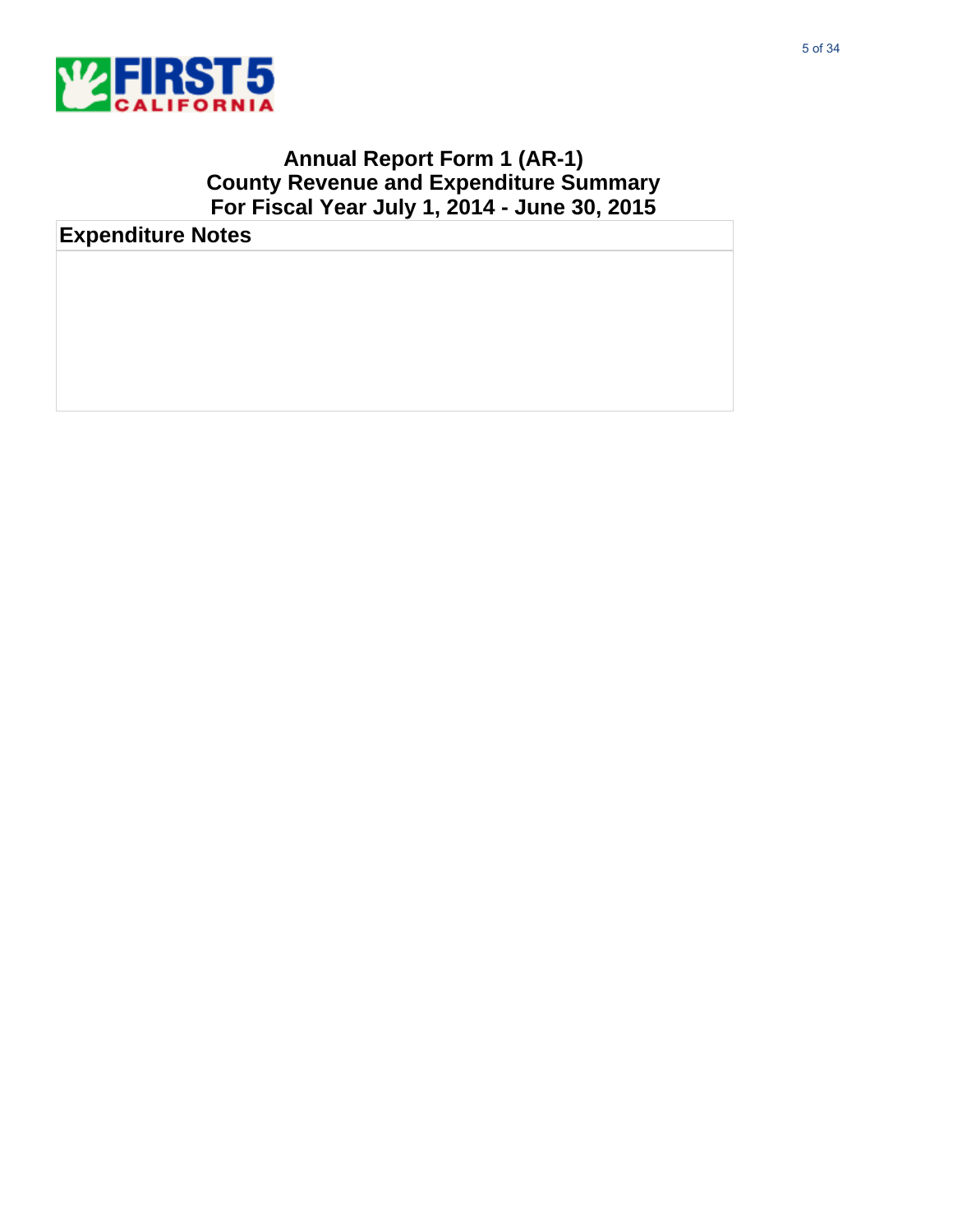

**County: Stanislaus Friday, October 23,2015**

**Result Type: Improved Family Functioning**

**Service Type: Community Resource and Referral** 

#### **Provide the most recent compelling service outcome available for this service.**

A) Family Resource Centers, Healthy Start Sites, and 2-1-1 of Stanislaus County have reported that the families of nearly 9,071 children 0-5 accessed resources in Stanislaus County.

B) Of the 9,071, families of 2,628 children accessed resources through the countywide referral phone line (2-1-1). 764 unduplicated callers (with children 0-5) or 69% of those surveyed in a follow-up call, indicated that their needs were met through this service.

#### **Provide the comparison data used to determine whether the service outcome was an improvement and specify the origin of the data.**

A) 2009/10: 8,628: 2010/11: 9,346; 2011/12: 10,279; 2012/13: 7,825; 2013/14: 7,768

B) 2009/10: 1,626; 763 (64%); 2010/11; 1,847; 850 (59%); 2011/12: 2,233; 673 (58%); 2012/13: 1,747; 747 (77%); 2013/14: 2,023; 274 (64%)

- A) Database (Excel), Scorecards, Surveys
- B) Database, Follow-Up Surveys, Scorecards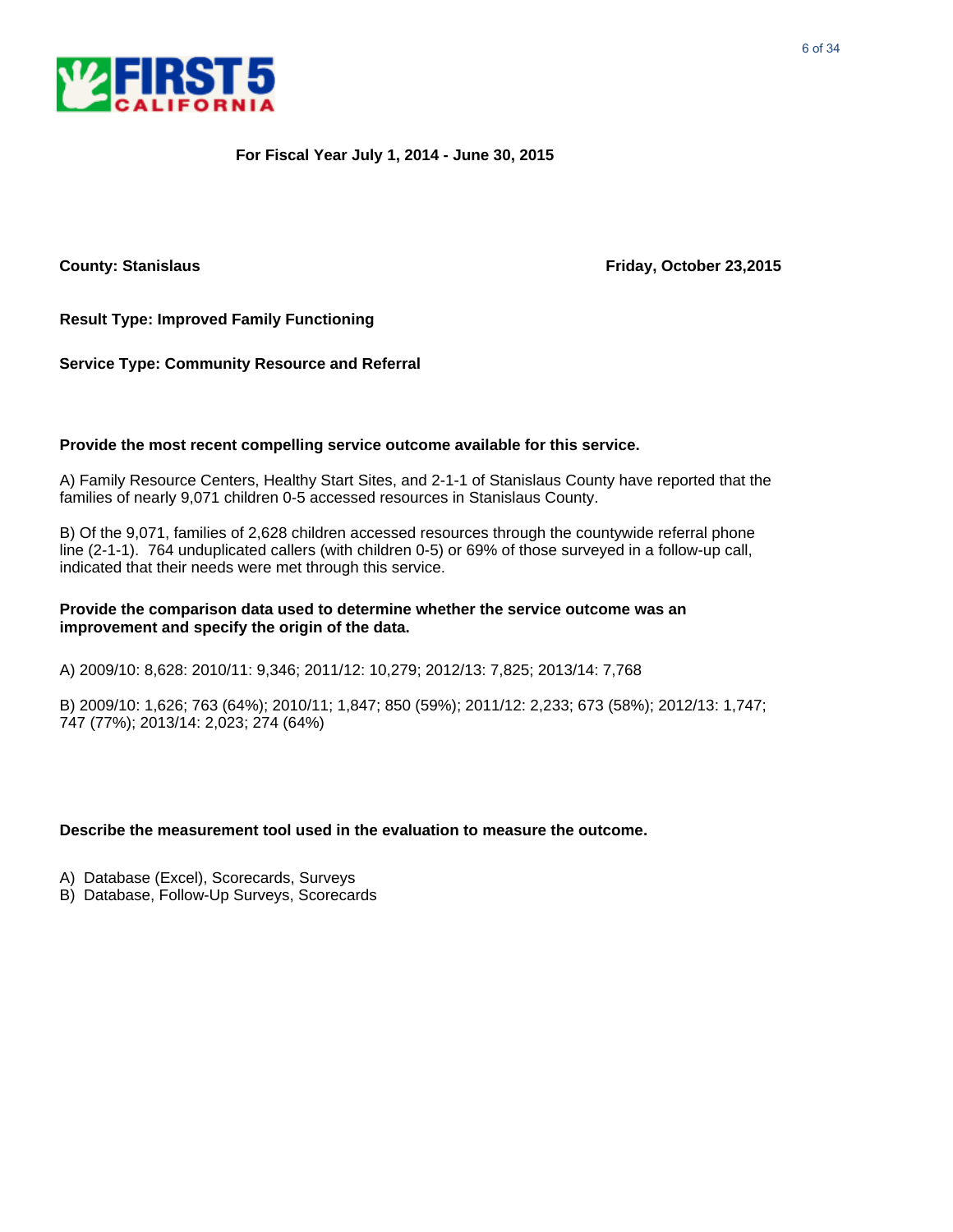

| Provide a breakdown of the population served by the following demographic categories |          |  |
|--------------------------------------------------------------------------------------|----------|--|
| Children Less Than 3 Years Old                                                       | 3204     |  |
| Children from 3rd to 6th Birthday                                                    | 3445     |  |
| Children - Ages Unknown (birth to 6th Birthday)                                      | 2422     |  |
| Parents/Guardians/Primary Caregivers                                                 | 8219     |  |
| <b>Other Family Members</b>                                                          | 4140     |  |
| <b>Providers</b>                                                                     | $\Omega$ |  |
| <b>Total Population Served</b>                                                       | 21430    |  |

| Provide breakdown of the population served by ethnic or racial category. Report children<br>separate from Parents, Guardians, and Primary Caregivers. |      |      |
|-------------------------------------------------------------------------------------------------------------------------------------------------------|------|------|
| Alaska Native/American Indian                                                                                                                         | 63   | 56   |
| Asian                                                                                                                                                 | 250  | 538  |
| Black/African-American                                                                                                                                | 525  | 407  |
| Hispanic/Latino                                                                                                                                       | 5184 | 4546 |
| Pacific Islander                                                                                                                                      | 37   | 30   |
| White                                                                                                                                                 | 2286 | 2130 |
| Multiracial                                                                                                                                           | 329  | 184  |
| Other                                                                                                                                                 | 234  | 208  |
| <b>Unknown</b>                                                                                                                                        | 163  | 120  |
| <b>Sub Totals</b>                                                                                                                                     | 9071 | 8219 |

**Total Population Served 17290**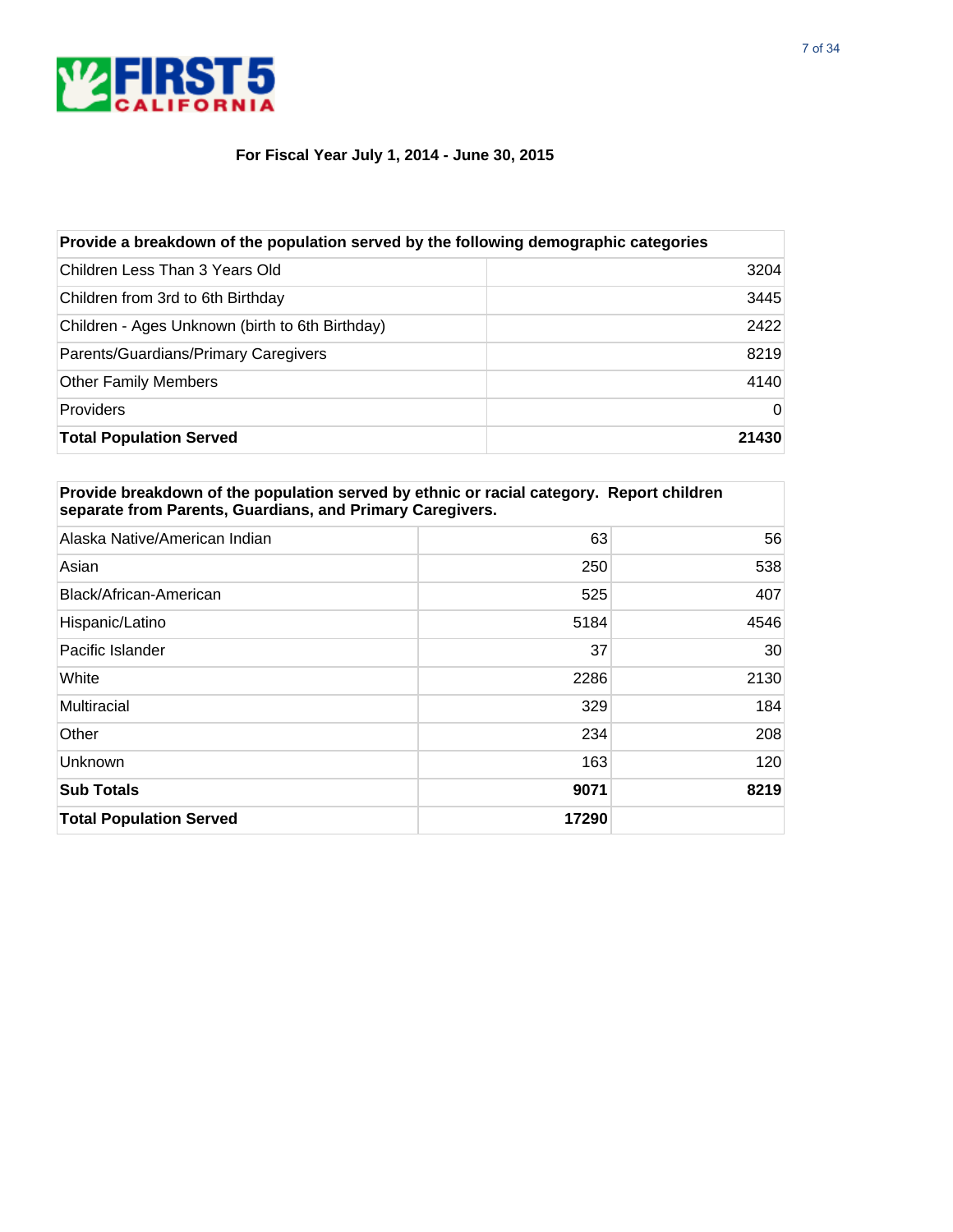

| Provide a breakdown of the population served by the language that they primarily speak at home.<br>Report children separate from Parents, Guardians, and Primary Caregivers. |       |      |
|------------------------------------------------------------------------------------------------------------------------------------------------------------------------------|-------|------|
| English                                                                                                                                                                      | 6220  | 5359 |
| Spanish                                                                                                                                                                      | 2633  | 2360 |
| Cantonese                                                                                                                                                                    | 0     | 0    |
| Mandarin                                                                                                                                                                     | 0     | 0    |
| Vietnamese                                                                                                                                                                   | 0     | 2    |
| Korean                                                                                                                                                                       | 0     | 0    |
| Other                                                                                                                                                                        | 197   | 485  |
| Unknown                                                                                                                                                                      | 21    | 13   |
| <b>Sub Totals</b>                                                                                                                                                            | 9071  | 8219 |
| <b>Total Population Served</b>                                                                                                                                               | 17290 |      |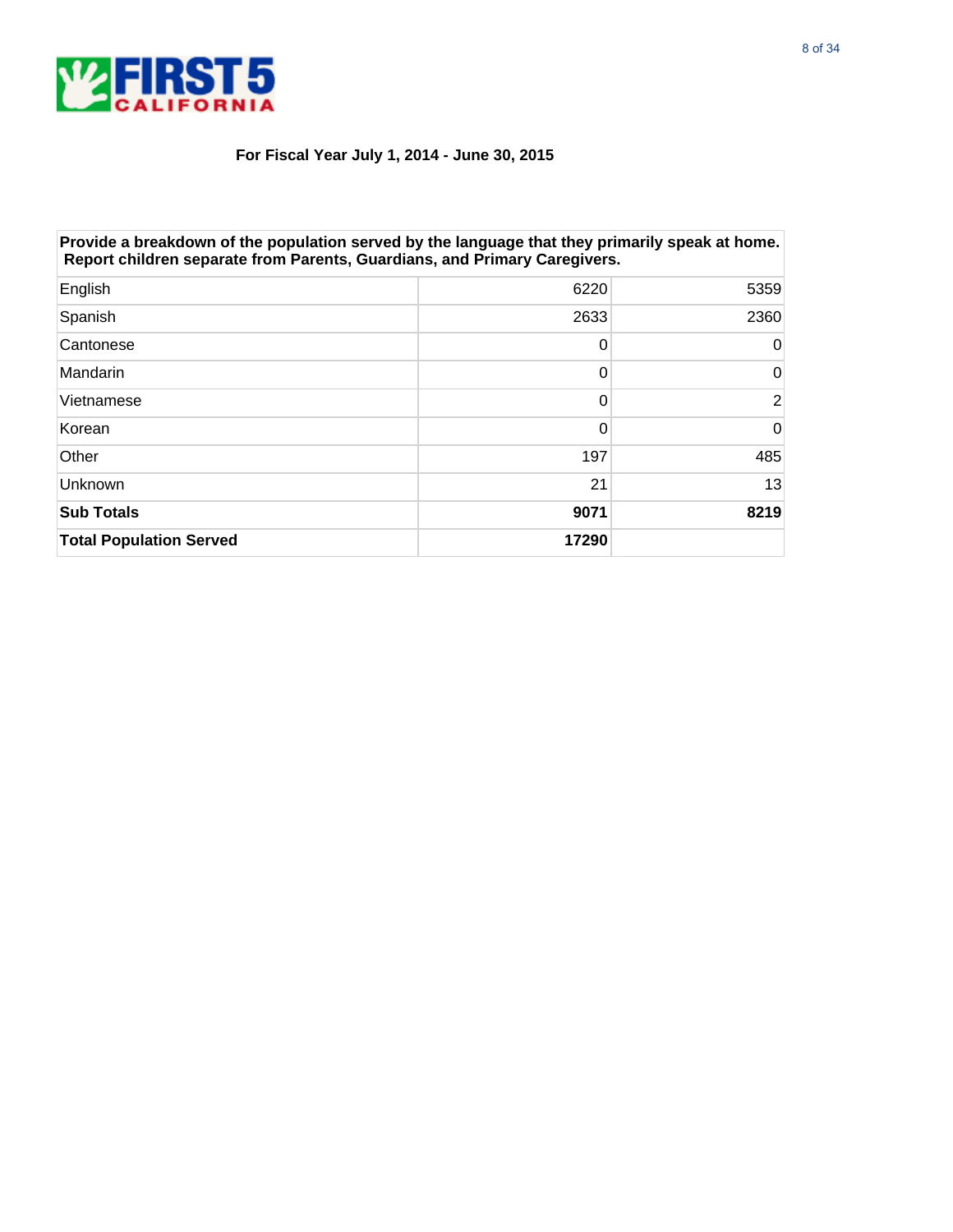

**County: Stanislaus Friday, October 23,2015**

**Result Type: Improved Family Functioning**

**Service Type: Distribution of Kit for New Parent**

**Provide the most recent compelling service outcome available for this service.**

Not applicable for this service.

**Provide the comparison data used to determine whether the service outcome was an improvement and specify the origin of the data.**

Not applicable for this service.

**Describe the measurement tool used in the evaluation to measure the outcome.**

Used the online order tracker.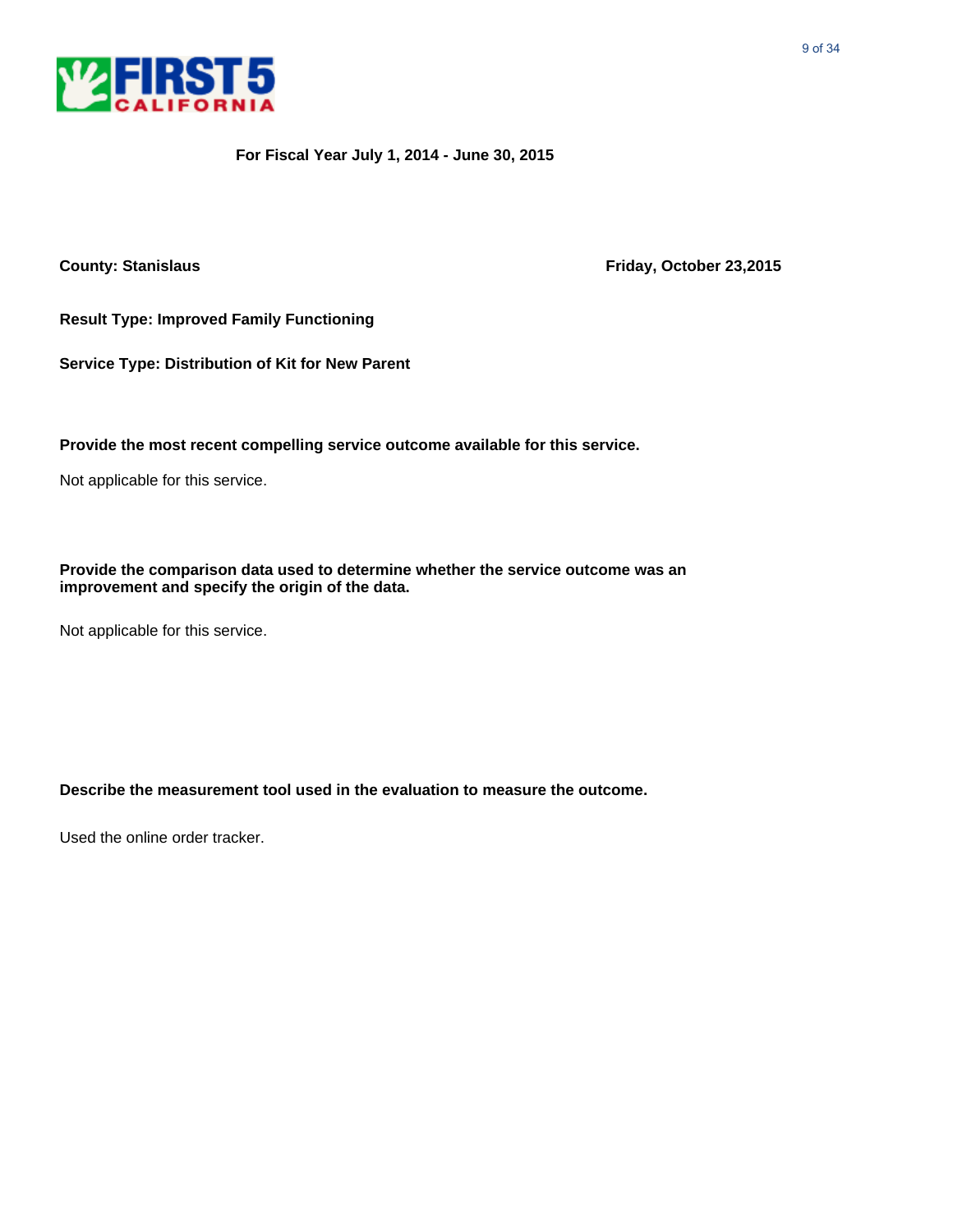



| Provide a breakdown of the population served by the following demographic categories |          |  |
|--------------------------------------------------------------------------------------|----------|--|
| Children Less Than 3 Years Old                                                       | $\Omega$ |  |
| Children from 3rd to 6th Birthday                                                    | $\Omega$ |  |
| Children - Ages Unknown (birth to 6th Birthday)                                      | $\Omega$ |  |
| Parents/Guardians/Primary Caregivers                                                 | 3718     |  |
| <b>Other Family Members</b>                                                          | $\Omega$ |  |
| <b>Providers</b>                                                                     | $\Omega$ |  |
| <b>Total Population Served</b>                                                       | 3718     |  |

| Provide breakdown of the population served by ethnic or racial category. Report children<br>separate from Parents, Guardians, and Primary Caregivers. |      |          |
|-------------------------------------------------------------------------------------------------------------------------------------------------------|------|----------|
| Alaska Native/American Indian                                                                                                                         | 0    | 0        |
| Asian                                                                                                                                                 | 0    | 4        |
| Black/African-American                                                                                                                                | 0    | 0        |
| Hispanic/Latino                                                                                                                                       | 0    | 1145     |
| Pacific Islander                                                                                                                                      | 0    | $\Omega$ |
| White                                                                                                                                                 | 0    | 2569     |
| Multiracial                                                                                                                                           | 0    | $\Omega$ |
| Other                                                                                                                                                 | 0    | $\Omega$ |
| Unknown                                                                                                                                               | 0    | 0        |
| <b>Sub Totals</b>                                                                                                                                     | 0    | 3718     |
| <b>Total Population Served</b>                                                                                                                        | 3718 |          |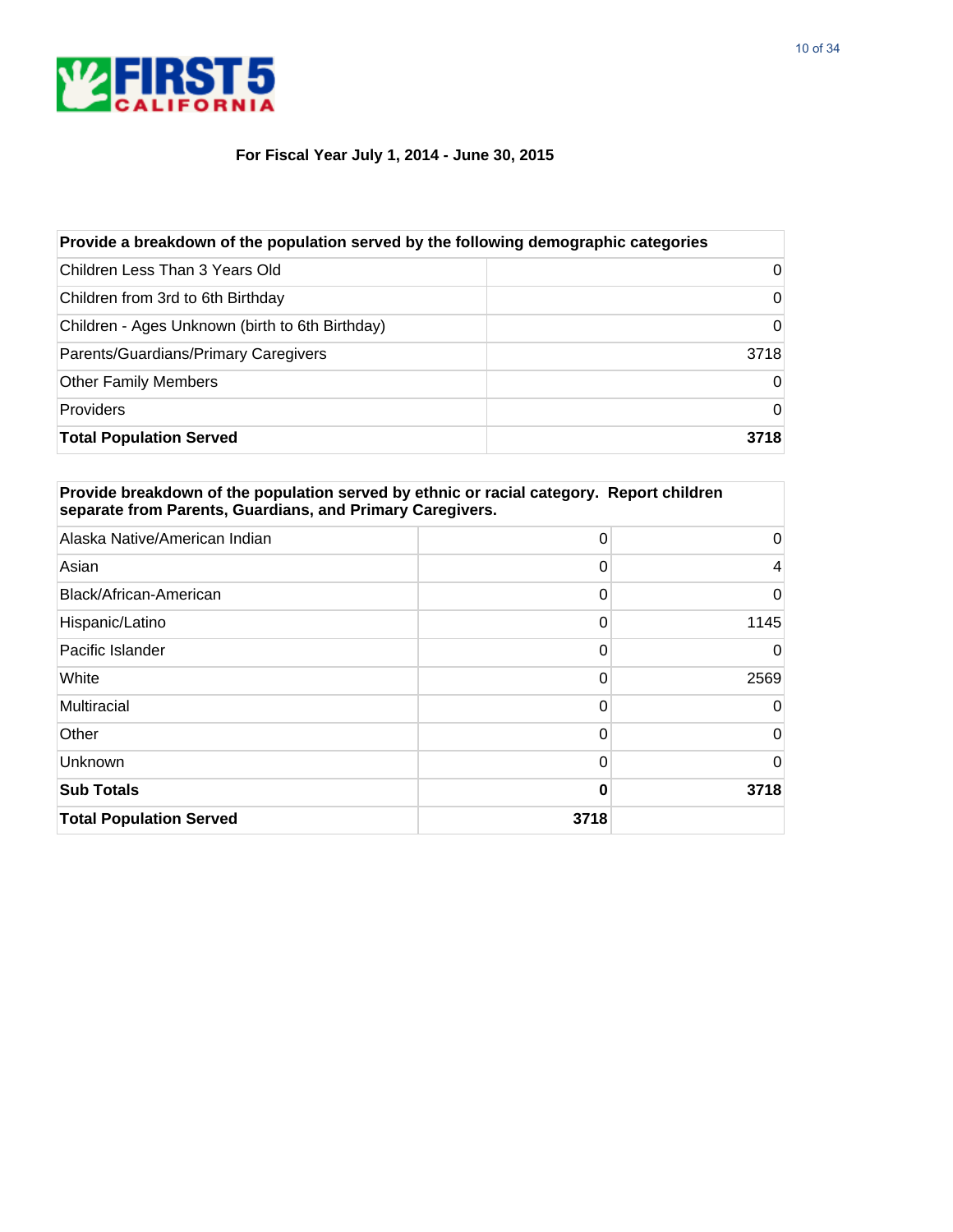

| Provide a breakdown of the population served by the language that they primarily speak at home.<br>Report children separate from Parents, Guardians, and Primary Caregivers. |      |      |
|------------------------------------------------------------------------------------------------------------------------------------------------------------------------------|------|------|
| English                                                                                                                                                                      | 0    | 2569 |
| Spanish                                                                                                                                                                      | 0    | 1145 |
| Cantonese                                                                                                                                                                    | 0    |      |
| Mandarin                                                                                                                                                                     | 0    |      |
| Vietnamese                                                                                                                                                                   | 0    |      |
| Korean                                                                                                                                                                       | 0    |      |
| Other                                                                                                                                                                        | 0    | 0    |
| Unknown                                                                                                                                                                      | 0    | 0    |
| <b>Sub Totals</b>                                                                                                                                                            | O    | 3718 |
| <b>Total Population Served</b>                                                                                                                                               | 3718 |      |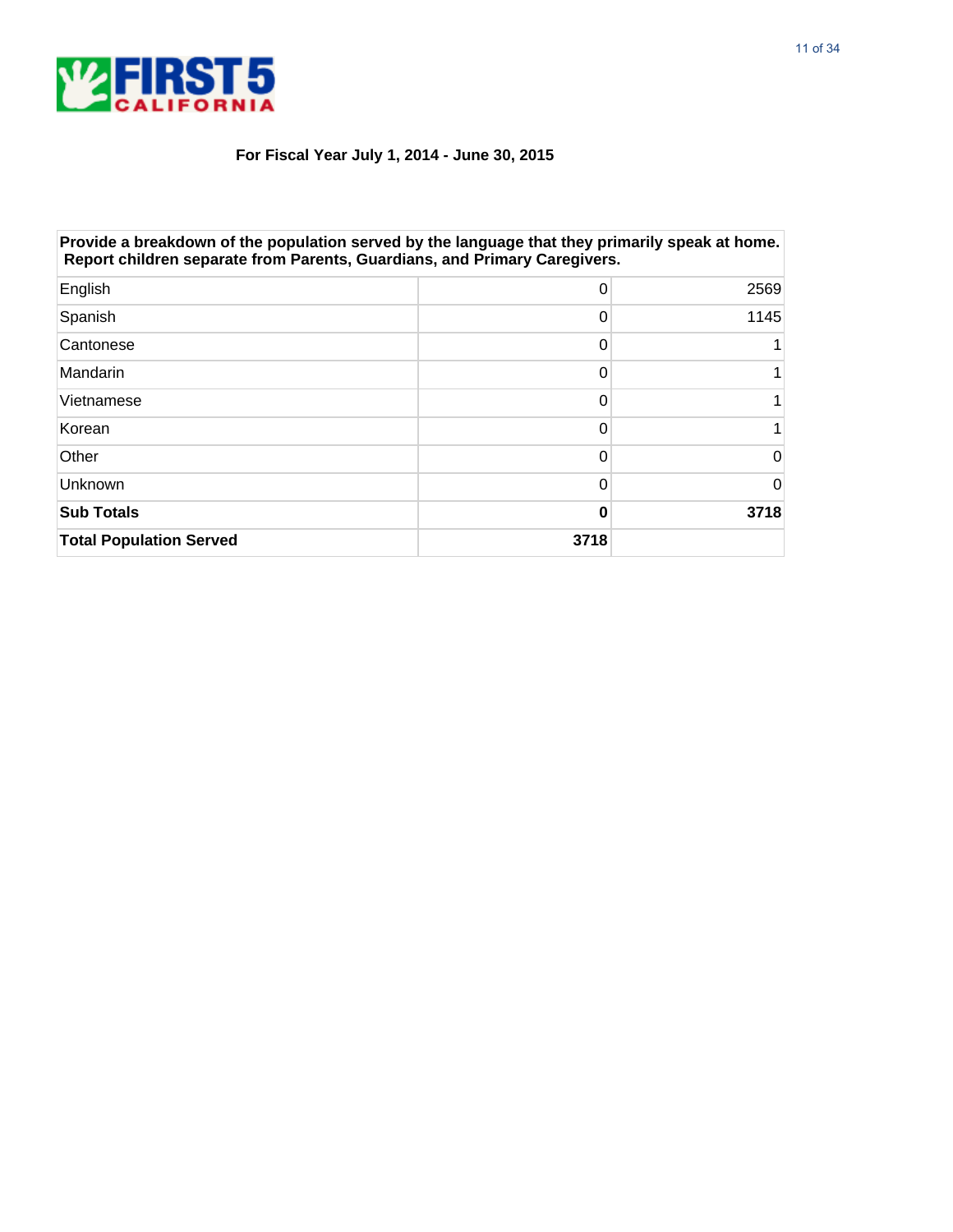

**County: Stanislaus County: Stanislaus Friday, October 23,2015** 

**Result Type: Improved Family Functioning**

**Service Type: Targeted Intensive Family Support Services**

**Provide the most recent compelling service outcome available for this service.**

**Provide the comparison data used to determine whether the service outcome was an improvement and specify the origin of the data.**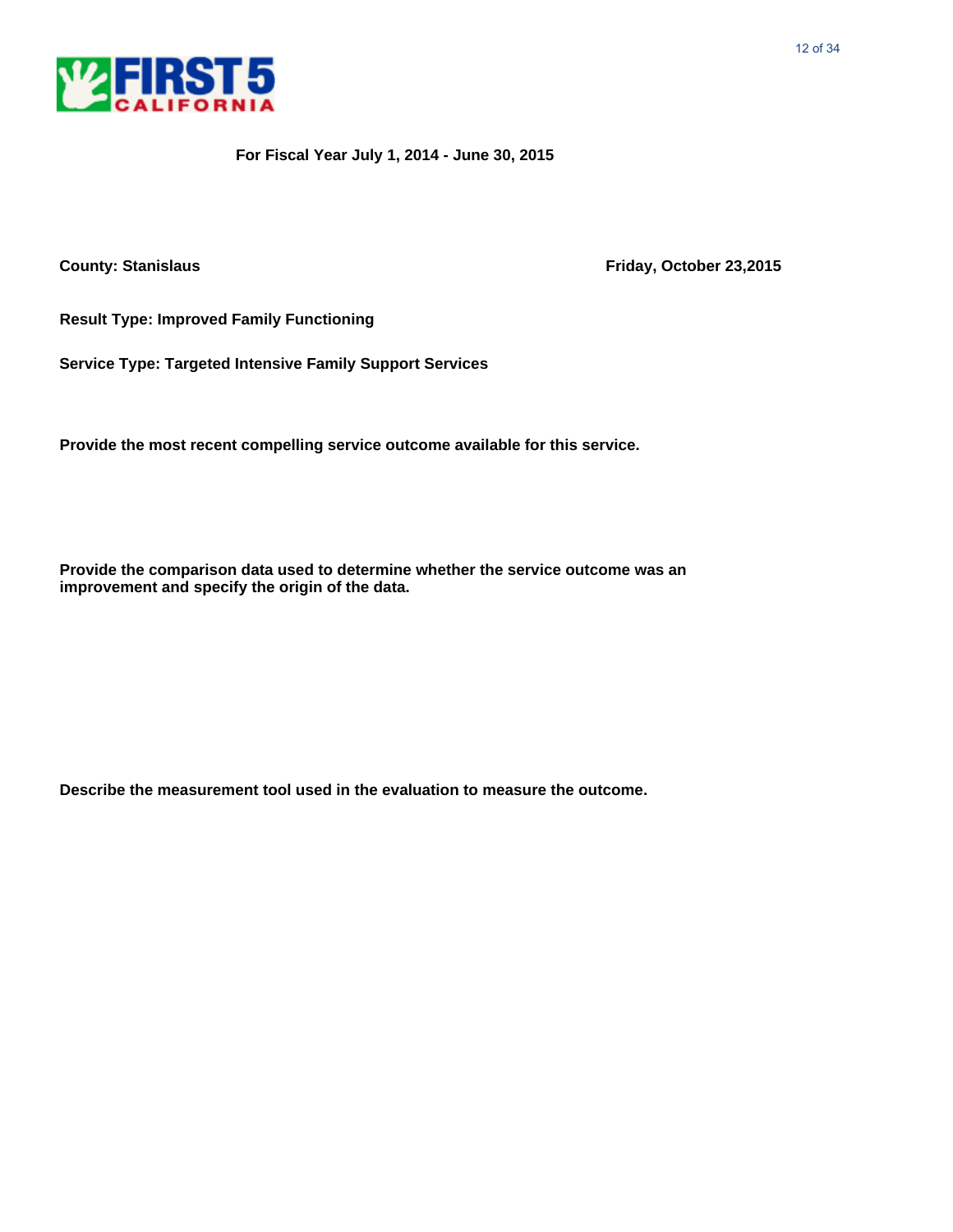

| Provide a breakdown of the population served by the following demographic categories |          |  |
|--------------------------------------------------------------------------------------|----------|--|
| Children Less Than 3 Years Old                                                       | 541      |  |
| Children from 3rd to 6th Birthday                                                    | 644      |  |
| Children - Ages Unknown (birth to 6th Birthday)                                      | $\Omega$ |  |
| Parents/Guardians/Primary Caregivers                                                 | 1868     |  |
| <b>Other Family Members</b>                                                          | 312      |  |
| <b>Providers</b>                                                                     | $\Omega$ |  |
| <b>Total Population Served</b>                                                       | 3365     |  |

| Provide breakdown of the population served by ethnic or racial category. Report children<br>separate from Parents, Guardians, and Primary Caregivers. |      |                |
|-------------------------------------------------------------------------------------------------------------------------------------------------------|------|----------------|
| Alaska Native/American Indian                                                                                                                         | 6    | 5              |
| Asian                                                                                                                                                 | 15   | 16             |
| Black/African-American                                                                                                                                | 53   | 43             |
| Hispanic/Latino                                                                                                                                       | 562  | 1024           |
| Pacific Islander                                                                                                                                      | 4    | $\overline{7}$ |
| White                                                                                                                                                 | 362  | 570            |
| Multiracial                                                                                                                                           | 131  | 24             |
| Other                                                                                                                                                 | 20   | 33             |
| Unknown                                                                                                                                               | 32   | 146            |
| <b>Sub Totals</b>                                                                                                                                     | 1185 | 1868           |
| <b>Total Population Served</b>                                                                                                                        | 3053 |                |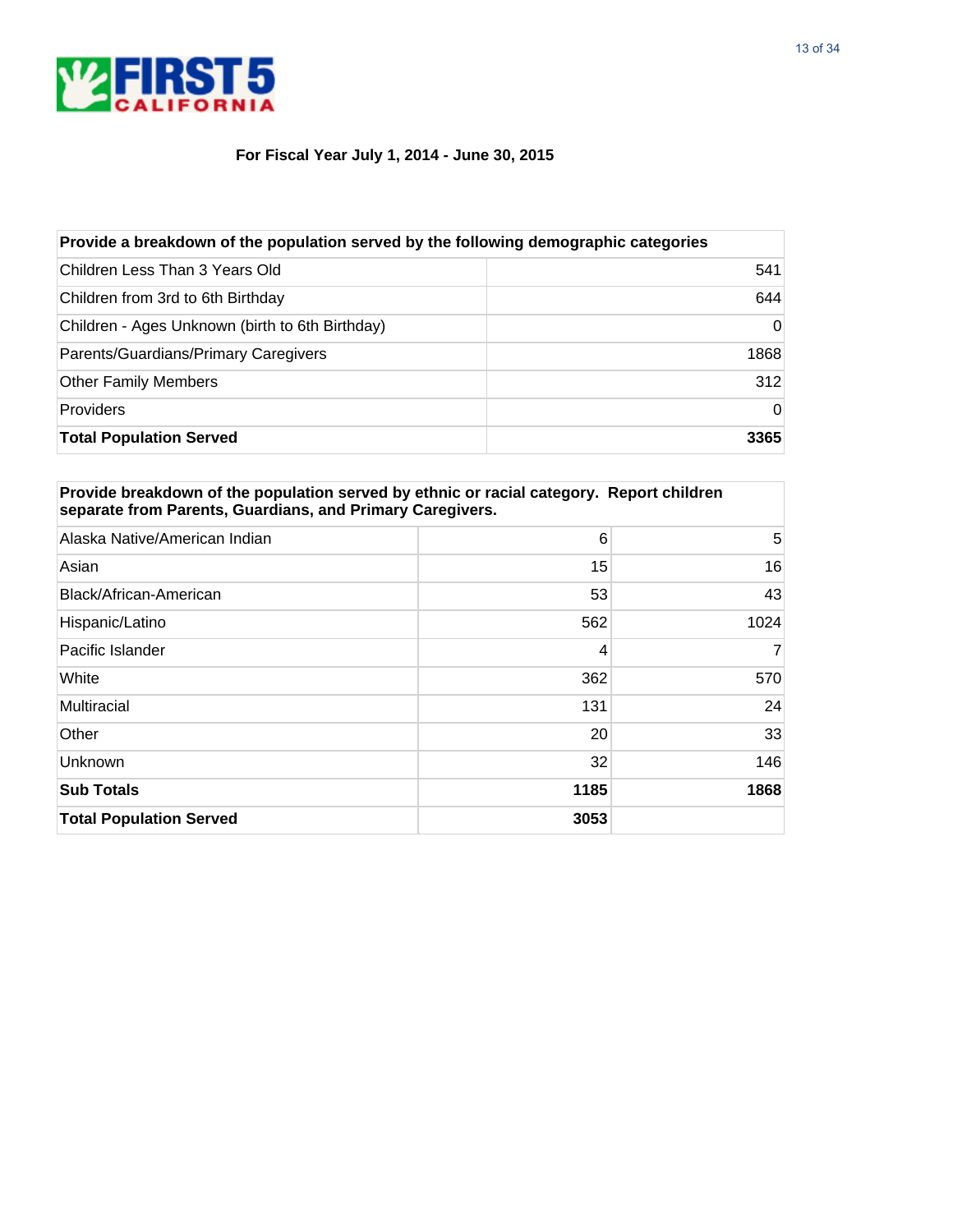

| Provide a breakdown of the population served by the language that they primarily speak at home.<br>Report children separate from Parents, Guardians, and Primary Caregivers. |      |      |
|------------------------------------------------------------------------------------------------------------------------------------------------------------------------------|------|------|
| English                                                                                                                                                                      | 882  | 1120 |
| Spanish                                                                                                                                                                      | 272  | 608  |
| Cantonese                                                                                                                                                                    | 0    | 0    |
| Mandarin                                                                                                                                                                     | 0    | 0    |
| Vietnamese                                                                                                                                                                   | 0    | 0    |
| Korean                                                                                                                                                                       | 0    | 0    |
| Other                                                                                                                                                                        | 3    | 5    |
| Unknown                                                                                                                                                                      | 28   | 135  |
| <b>Sub Totals</b>                                                                                                                                                            | 1185 | 1868 |
| <b>Total Population Served</b>                                                                                                                                               | 3053 |      |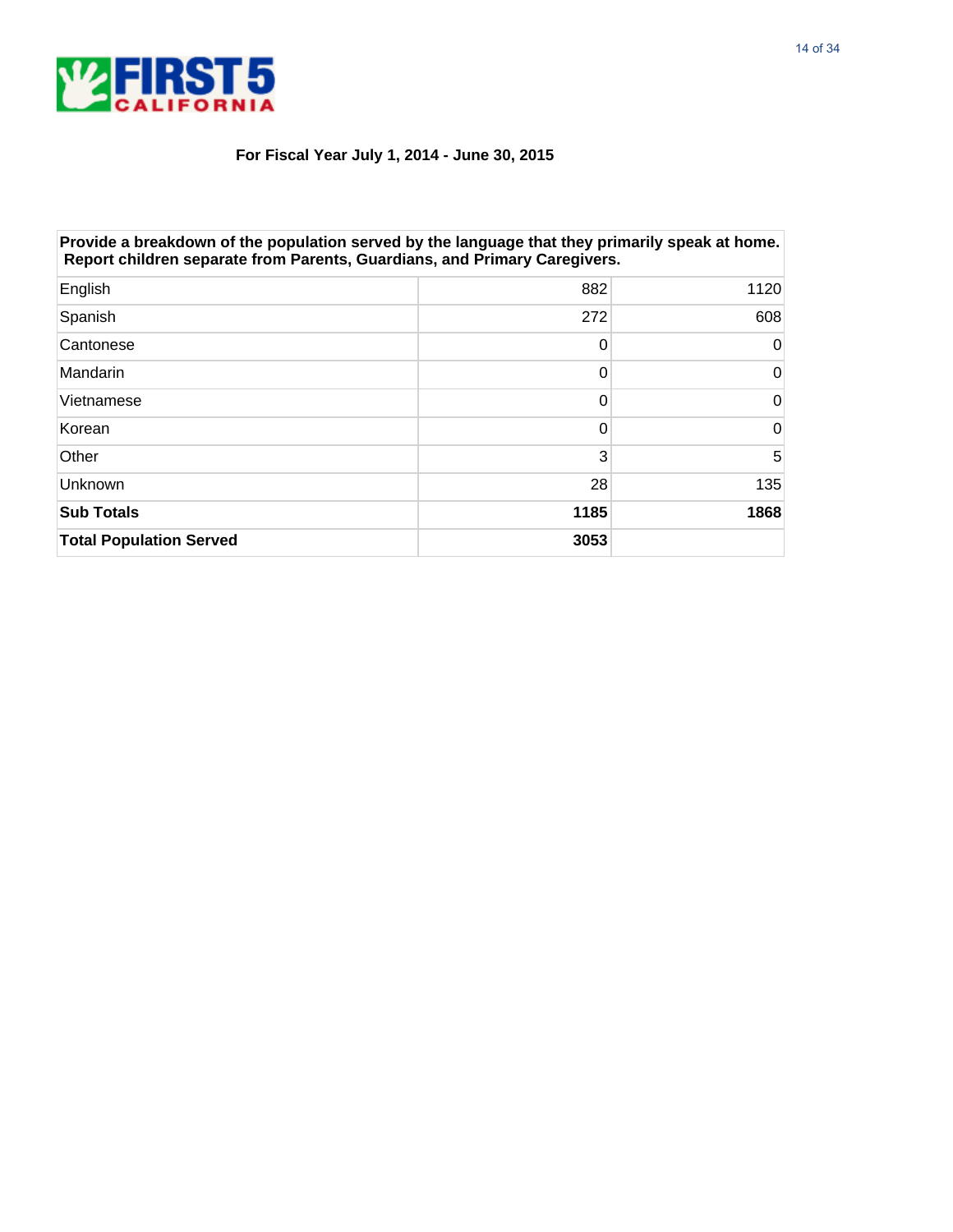

**County: Stanislaus County: Stanislaus Friday, October 23,2015** 

**Result Type: Improved Child Development**

**Service Type: Kindergarten Transition Services**

**Provide the most recent compelling service outcome available for this service.**

**Provide the comparison data used to determine whether the service outcome was an improvement and specify the origin of the data.**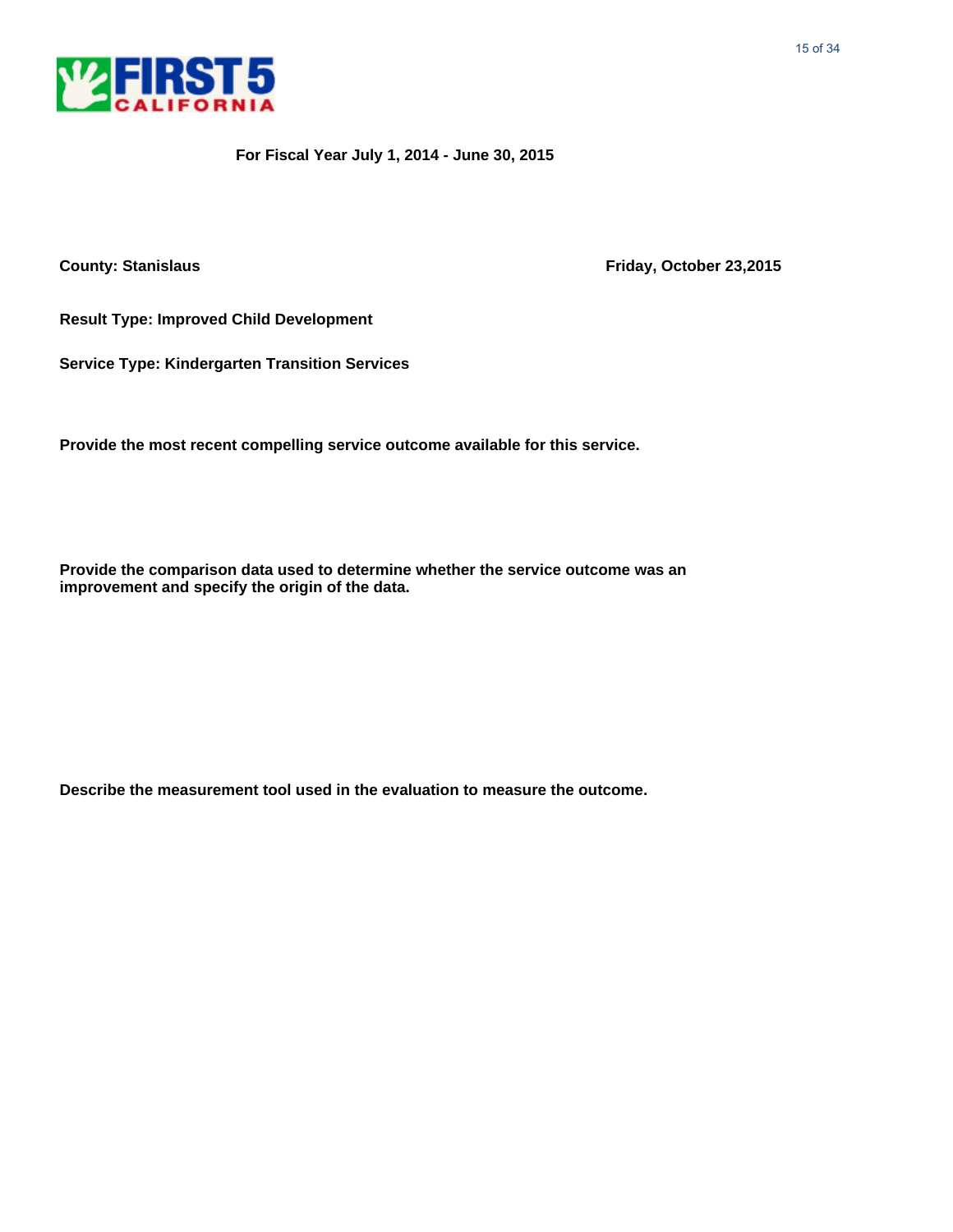

| Provide a breakdown of the population served by the following demographic categories |          |  |
|--------------------------------------------------------------------------------------|----------|--|
| Children Less Than 3 Years Old                                                       | 0        |  |
| Children from 3rd to 6th Birthday                                                    | 144      |  |
| Children - Ages Unknown (birth to 6th Birthday)                                      | $\Omega$ |  |
| Parents/Guardians/Primary Caregivers                                                 | 128      |  |
| <b>Other Family Members</b>                                                          | 6        |  |
| <b>Providers</b>                                                                     | $\Omega$ |  |
| <b>Total Population Served</b>                                                       | 278      |  |

| Provide breakdown of the population served by ethnic or racial category. Report children<br>separate from Parents, Guardians, and Primary Caregivers. |          |          |
|-------------------------------------------------------------------------------------------------------------------------------------------------------|----------|----------|
| Alaska Native/American Indian                                                                                                                         | 0        | 0        |
| Asian                                                                                                                                                 |          |          |
| Black/African-American                                                                                                                                | 3        | 4        |
| Hispanic/Latino                                                                                                                                       | 107      | 97       |
| Pacific Islander                                                                                                                                      | 0        | $\Omega$ |
| White                                                                                                                                                 | 30       | 23       |
| Multiracial                                                                                                                                           | 0        | $\Omega$ |
| Other                                                                                                                                                 | 3        | 3        |
| Unknown                                                                                                                                               | $\Omega$ | $\Omega$ |
| <b>Sub Totals</b>                                                                                                                                     | 144      | 128      |
| <b>Total Population Served</b>                                                                                                                        | 272      |          |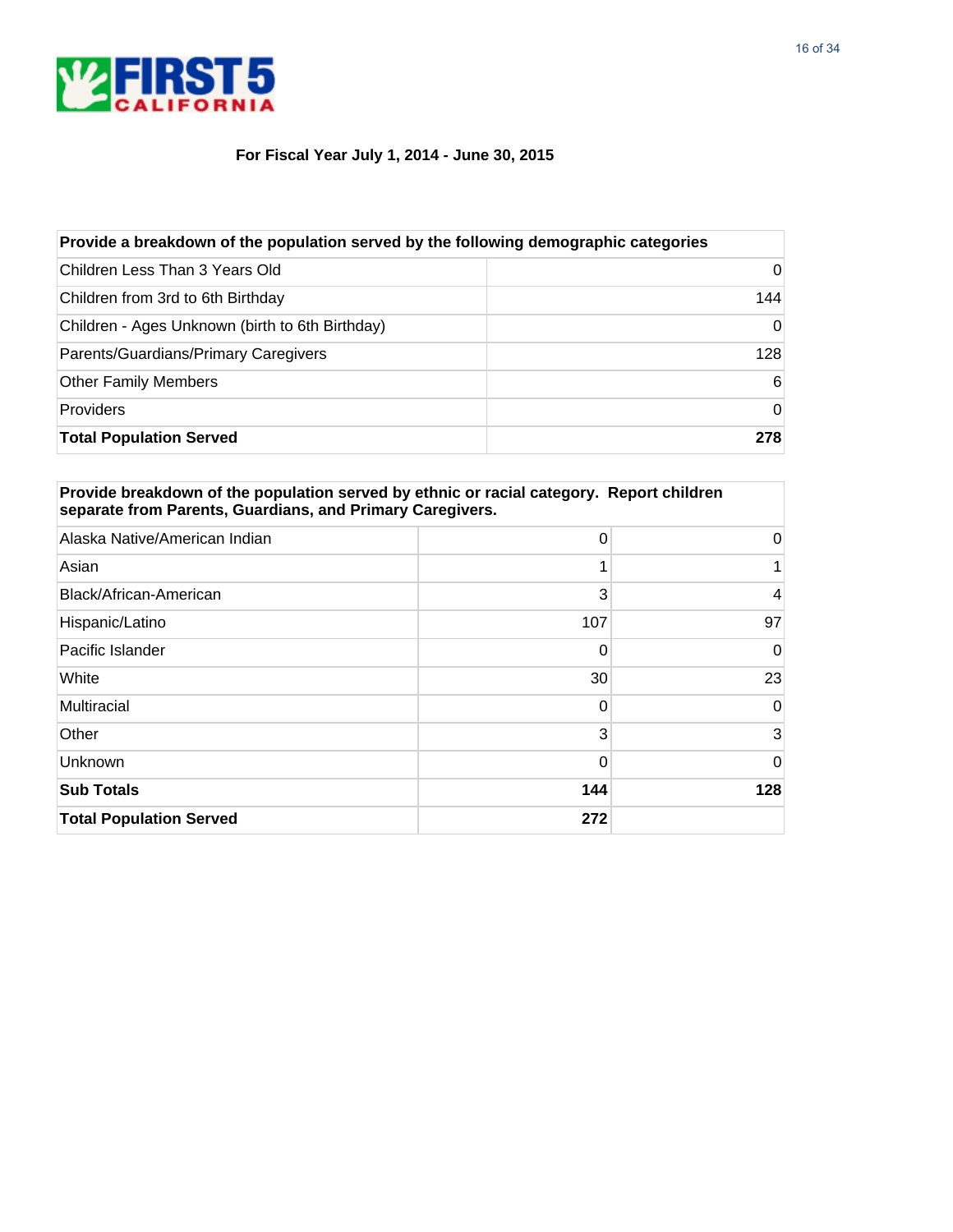

| Provide a breakdown of the population served by the language that they primarily speak at home.<br>Report children separate from Parents, Guardians, and Primary Caregivers. |     |     |
|------------------------------------------------------------------------------------------------------------------------------------------------------------------------------|-----|-----|
| English                                                                                                                                                                      | 52  | 47  |
| Spanish                                                                                                                                                                      | 90  | 79  |
| Cantonese                                                                                                                                                                    | 0   | 0   |
| Mandarin                                                                                                                                                                     | 0   | 0   |
| Vietnamese                                                                                                                                                                   | 0   | 0   |
| Korean                                                                                                                                                                       | 0   | 0   |
| Other                                                                                                                                                                        | 2   | 2   |
| Unknown                                                                                                                                                                      | 0   | 0   |
| <b>Sub Totals</b>                                                                                                                                                            | 144 | 128 |
| <b>Total Population Served</b>                                                                                                                                               | 272 |     |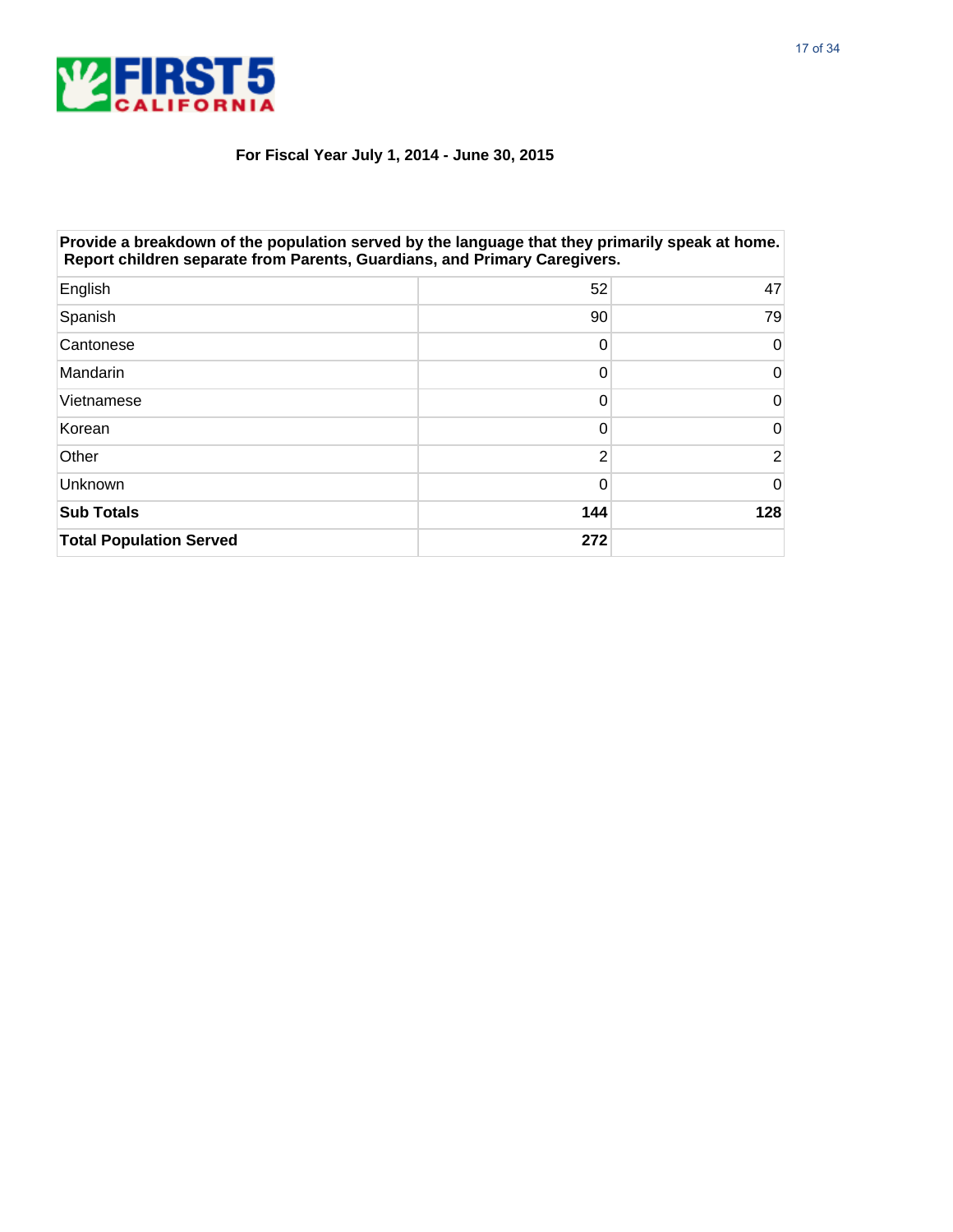

**County: Stanislaus County: Stanislaus Friday, October 23,2015** 

**Result Type: Improved Child Development**

**Service Type: Quality ECE Investments**

**Provide the most recent compelling service outcome available for this service.**

**Provide the comparison data used to determine whether the service outcome was an improvement and specify the origin of the data.**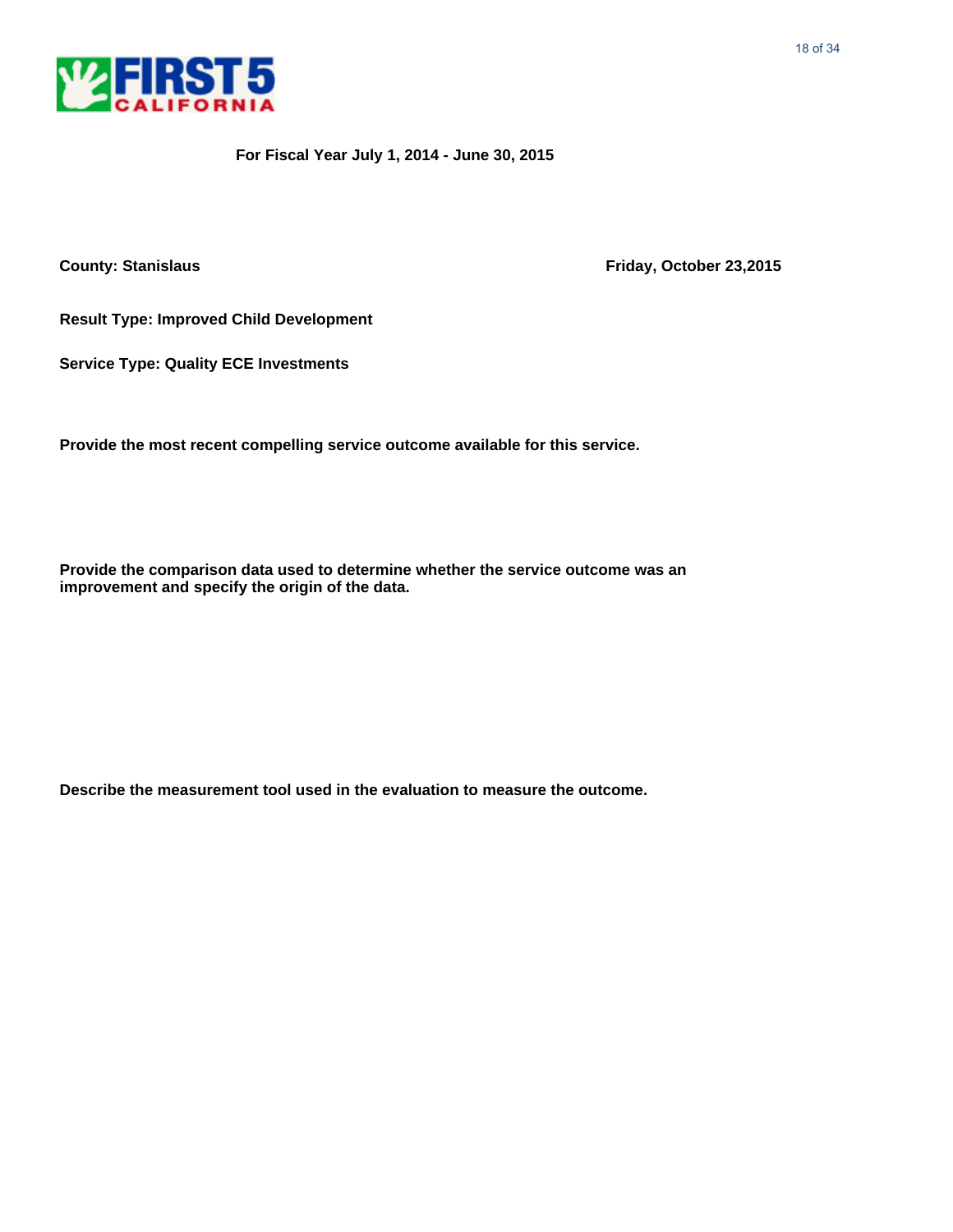

| Provide a breakdown of the population served by the following demographic categories |          |  |
|--------------------------------------------------------------------------------------|----------|--|
| Children Less Than 3 Years Old                                                       | 0        |  |
| Children from 3rd to 6th Birthday                                                    | 0        |  |
| Children - Ages Unknown (birth to 6th Birthday)                                      | $\Omega$ |  |
| Parents/Guardians/Primary Caregivers                                                 | $\Omega$ |  |
| <b>Other Family Members</b>                                                          | $\Omega$ |  |
| <b>Providers</b>                                                                     | 533      |  |
| <b>Total Population Served</b>                                                       | 533      |  |

| Provide breakdown of the population served by ethnic or racial category. Report children<br>separate from Parents, Guardians, and Primary Caregivers. |   |          |
|-------------------------------------------------------------------------------------------------------------------------------------------------------|---|----------|
| Alaska Native/American Indian                                                                                                                         | 0 | 0        |
| Asian                                                                                                                                                 | 0 | 0        |
| Black/African-American                                                                                                                                | 0 | 0        |
| Hispanic/Latino                                                                                                                                       | 0 | 0        |
| Pacific Islander                                                                                                                                      | 0 | $\Omega$ |
| White                                                                                                                                                 | 0 | 0        |
| Multiracial                                                                                                                                           | 0 | $\Omega$ |
| Other                                                                                                                                                 | 0 | 0        |
| Unknown                                                                                                                                               | 0 | 0        |
| <b>Sub Totals</b>                                                                                                                                     | 0 | 0        |
| <b>Total Population Served</b>                                                                                                                        | 0 |          |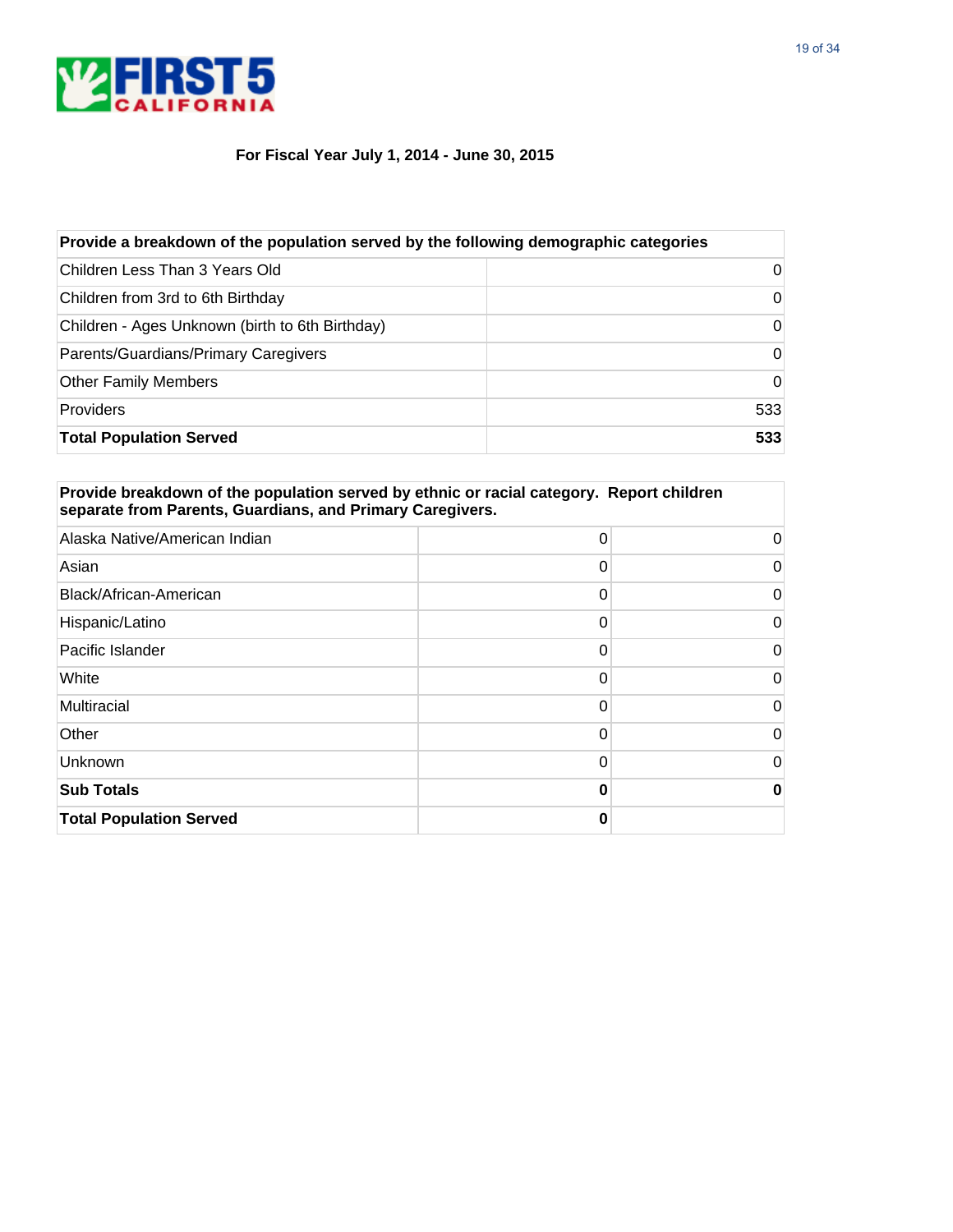

| Provide a breakdown of the population served by the language that they primarily speak at home.<br>Report children separate from Parents, Guardians, and Primary Caregivers. |   |          |
|------------------------------------------------------------------------------------------------------------------------------------------------------------------------------|---|----------|
| English                                                                                                                                                                      | 0 |          |
| Spanish                                                                                                                                                                      | 0 | 0        |
| Cantonese                                                                                                                                                                    | 0 | 0        |
| Mandarin                                                                                                                                                                     | 0 | 0        |
| Vietnamese                                                                                                                                                                   | 0 | 0        |
| Korean                                                                                                                                                                       | 0 | 0        |
| Other                                                                                                                                                                        | 0 | $\Omega$ |
| Unknown                                                                                                                                                                      | 0 | 0        |
| <b>Sub Totals</b>                                                                                                                                                            |   | 0        |
| <b>Total Population Served</b>                                                                                                                                               | O |          |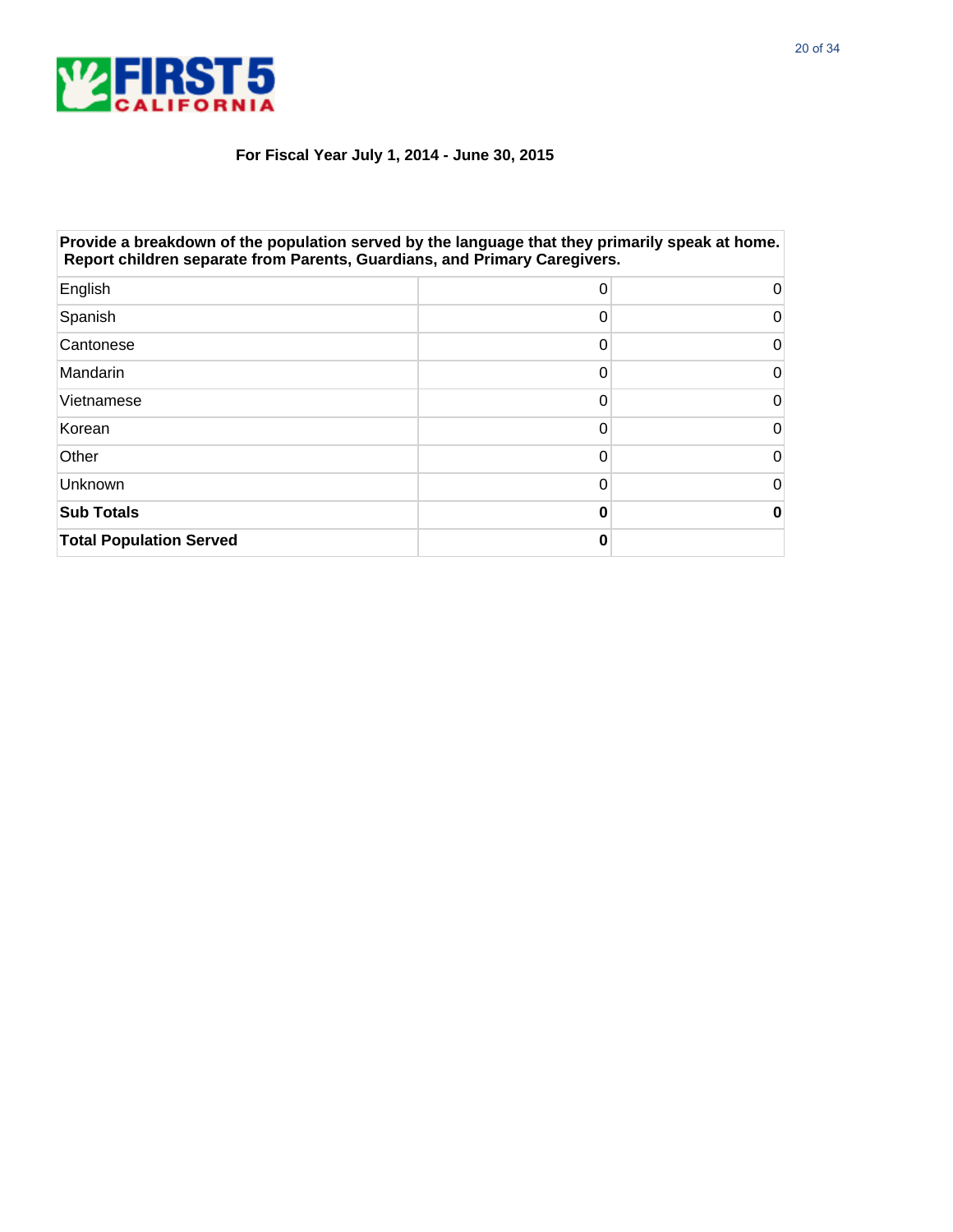

**County: Stanislaus County: Stanislaus Friday, October 23,2015** 

**Result Type: Improved Child Health**

**Service Type: Health Access**

**Provide the most recent compelling service outcome available for this service.**

**Provide the comparison data used to determine whether the service outcome was an improvement and specify the origin of the data.**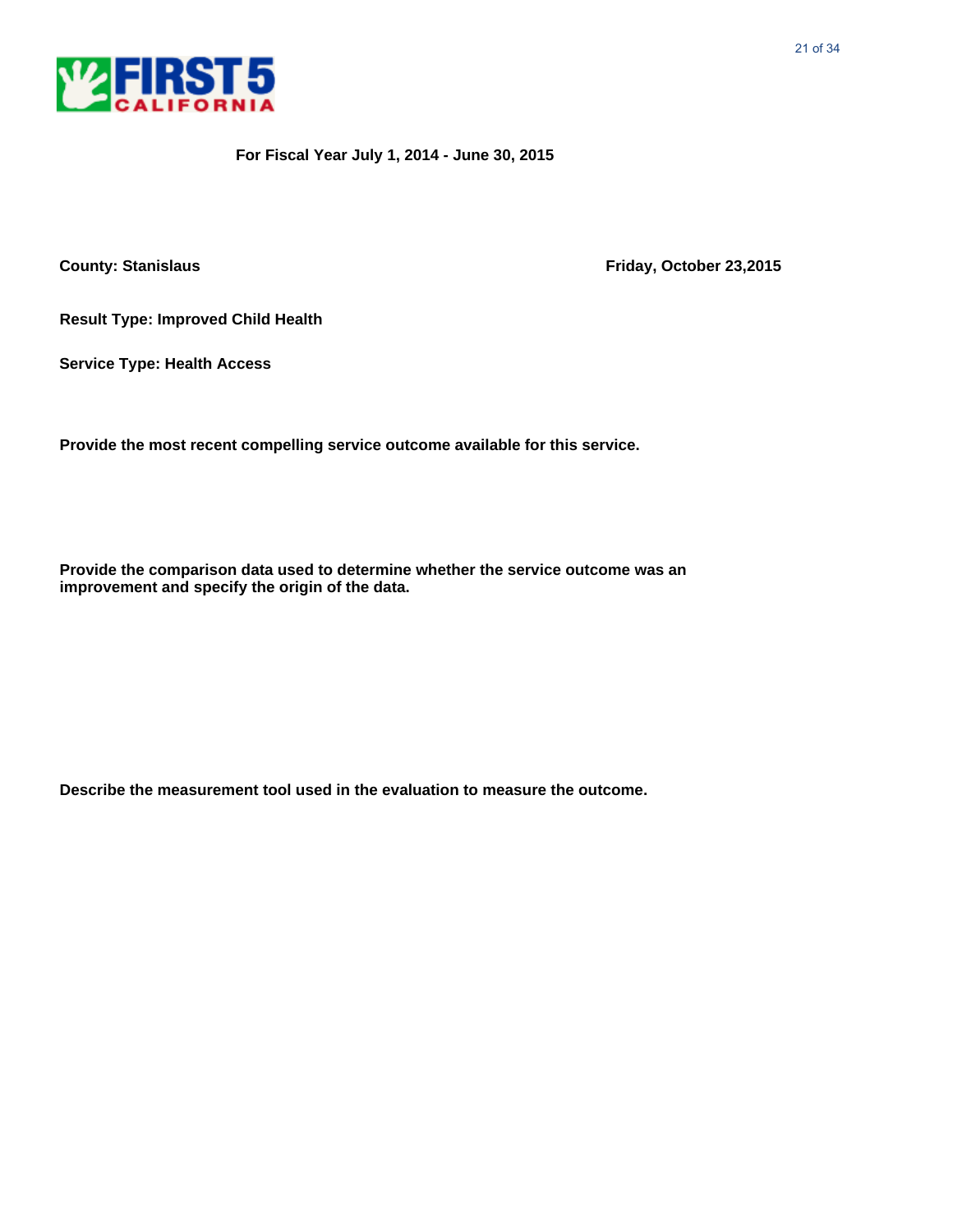

| Provide a breakdown of the population served by the following demographic categories |          |  |
|--------------------------------------------------------------------------------------|----------|--|
| Children Less Than 3 Years Old                                                       | 28       |  |
| Children from 3rd to 6th Birthday                                                    | 11       |  |
| Children - Ages Unknown (birth to 6th Birthday)                                      | $\Omega$ |  |
| Parents/Guardians/Primary Caregivers                                                 | 274      |  |
| <b>Other Family Members</b>                                                          | $\Omega$ |  |
| <b>Providers</b>                                                                     | 0        |  |
| <b>Total Population Served</b>                                                       | 313      |  |

| Provide breakdown of the population served by ethnic or racial category. Report children<br>separate from Parents, Guardians, and Primary Caregivers. |     |          |
|-------------------------------------------------------------------------------------------------------------------------------------------------------|-----|----------|
| Alaska Native/American Indian                                                                                                                         | 2   |          |
| Asian                                                                                                                                                 | 0   | 0        |
| Black/African-American                                                                                                                                |     | 0        |
| Hispanic/Latino                                                                                                                                       | 23  | 247      |
| Pacific Islander                                                                                                                                      | 0   |          |
| White                                                                                                                                                 | 9   | 15       |
| Multiracial                                                                                                                                           | 0   | $\Omega$ |
| Other                                                                                                                                                 |     | 7        |
| Unknown                                                                                                                                               | 3   | 3        |
| <b>Sub Totals</b>                                                                                                                                     | 39  | 274      |
| <b>Total Population Served</b>                                                                                                                        | 313 |          |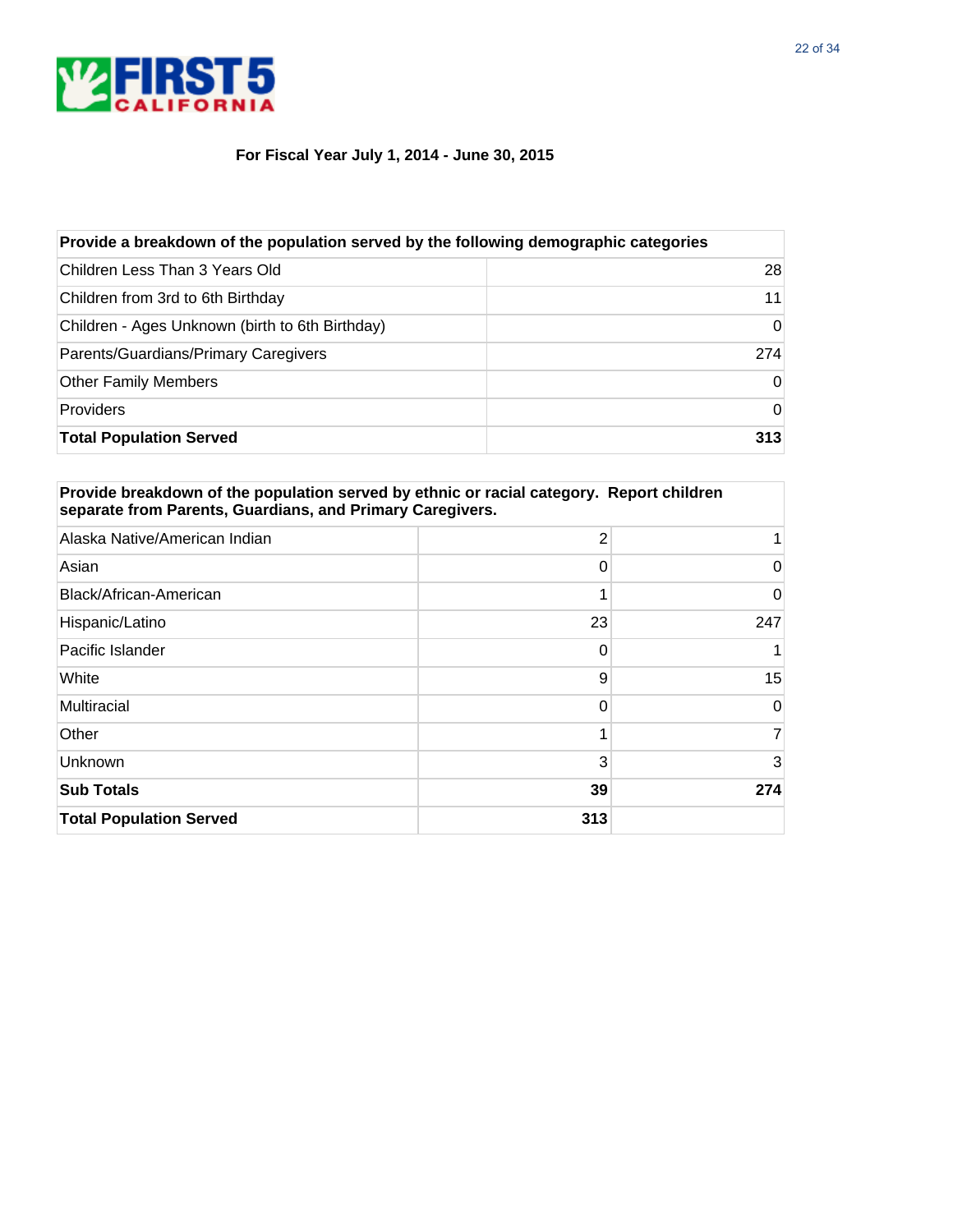

| Provide a breakdown of the population served by the language that they primarily speak at home.<br>Report children separate from Parents, Guardians, and Primary Caregivers. |     |          |
|------------------------------------------------------------------------------------------------------------------------------------------------------------------------------|-----|----------|
| English                                                                                                                                                                      | 19  | 48       |
| Spanish                                                                                                                                                                      | 9   | 214      |
| Cantonese                                                                                                                                                                    | 0   | 0        |
| <b>Mandarin</b>                                                                                                                                                              | 0   | $\Omega$ |
| Vietnamese                                                                                                                                                                   | 0   | 0        |
| Korean                                                                                                                                                                       | 0   | 0        |
| Other                                                                                                                                                                        |     |          |
| Unknown                                                                                                                                                                      | 4   | 5        |
| <b>Sub Totals</b>                                                                                                                                                            | 39  | 274      |
| <b>Total Population Served</b>                                                                                                                                               | 313 |          |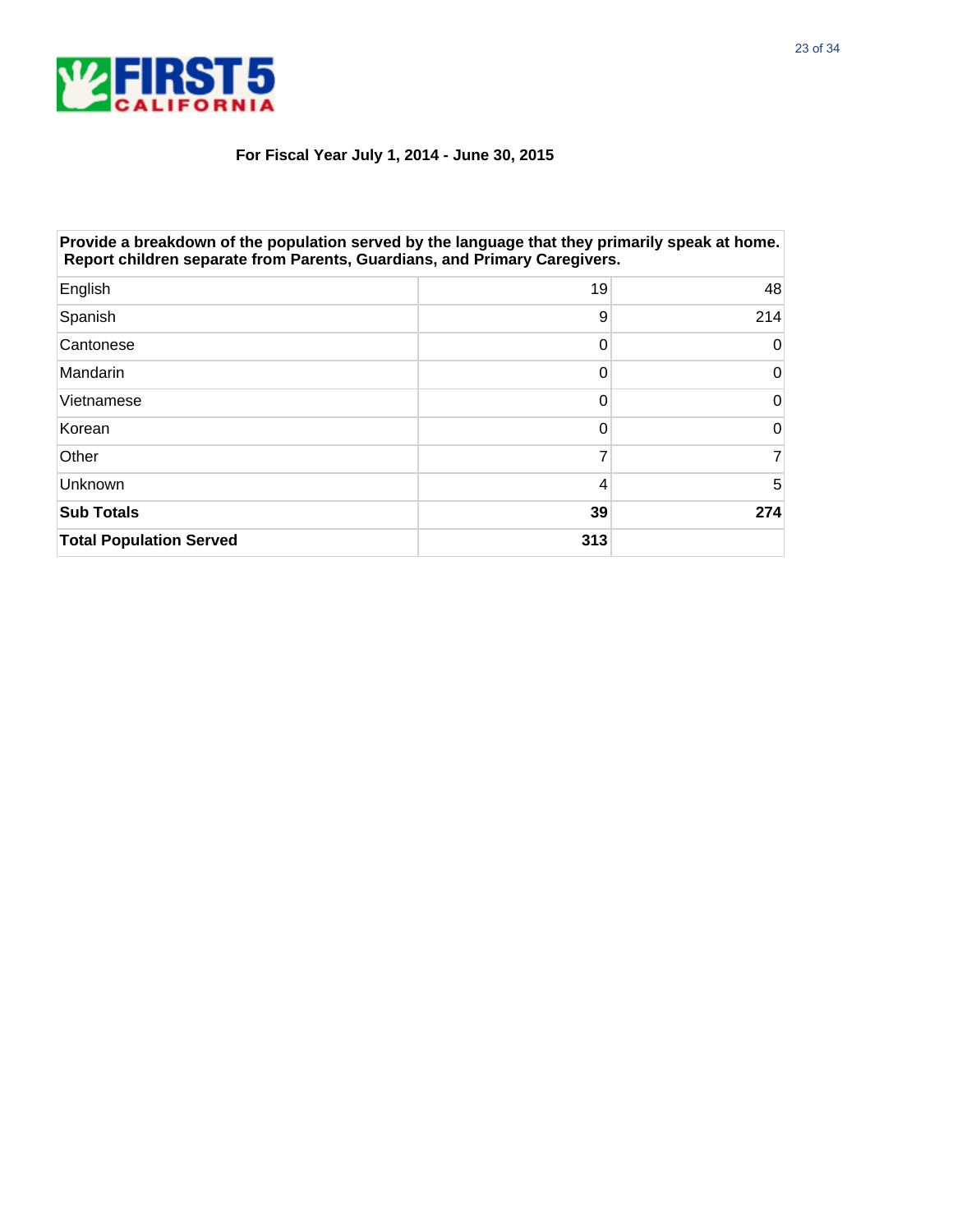



**County: Stanislaus County: Stanislaus Friday, October 23,2015** 

**Result Type: Improved Child Health**

**Service Type: Maternal and Child Healthcare**

#### **Provide the most recent compelling service outcome available for this service.**

A) 228 infants were born to pregnant women who participated in a program designed to improve healthy birth outcomes

B) 199 (87%) infants were born term

C) 194 (85%) infants were born weighing at least 5 lbs., 5 oz. and no more than 8 lbs., 13 oz.

D) 498 support sessions were provided for pregnant women; 243 completed a satisfaction survey and 98% of them rated the groups as having met their need; 3,705 referrals were provided to women attending the support groups

E) of the 228 infants born, 208 mothers initiated breastfeeding (91%)

#### **Provide the comparison data used to determine whether the service outcome was an improvement and specify the origin of the data.**

A) 2009/10: 287; 2010/11: 287; 2011/12: 223; 2012/13: 160; 2013/14: 220

B) 2009/10: 268 (93%); 2010/11: 275 (96%); 2011/12: 198 (89%); 2012/13: 141 (88%); 2013/14: 199 (90%)

C) 2009/10: 261 (91%); 2010/11: 275 (96%); 2011/12: 204 (91%); 2012/13: 148 (92%); 2013/14: 187 (85%)

D) 2012/13: 530, 117, 99%, 1,815; 2013/14: 544, 239, 97%, 3,086

E) 2012/13: 160, 128 (80%); 2013/14: 230, 196 (89%)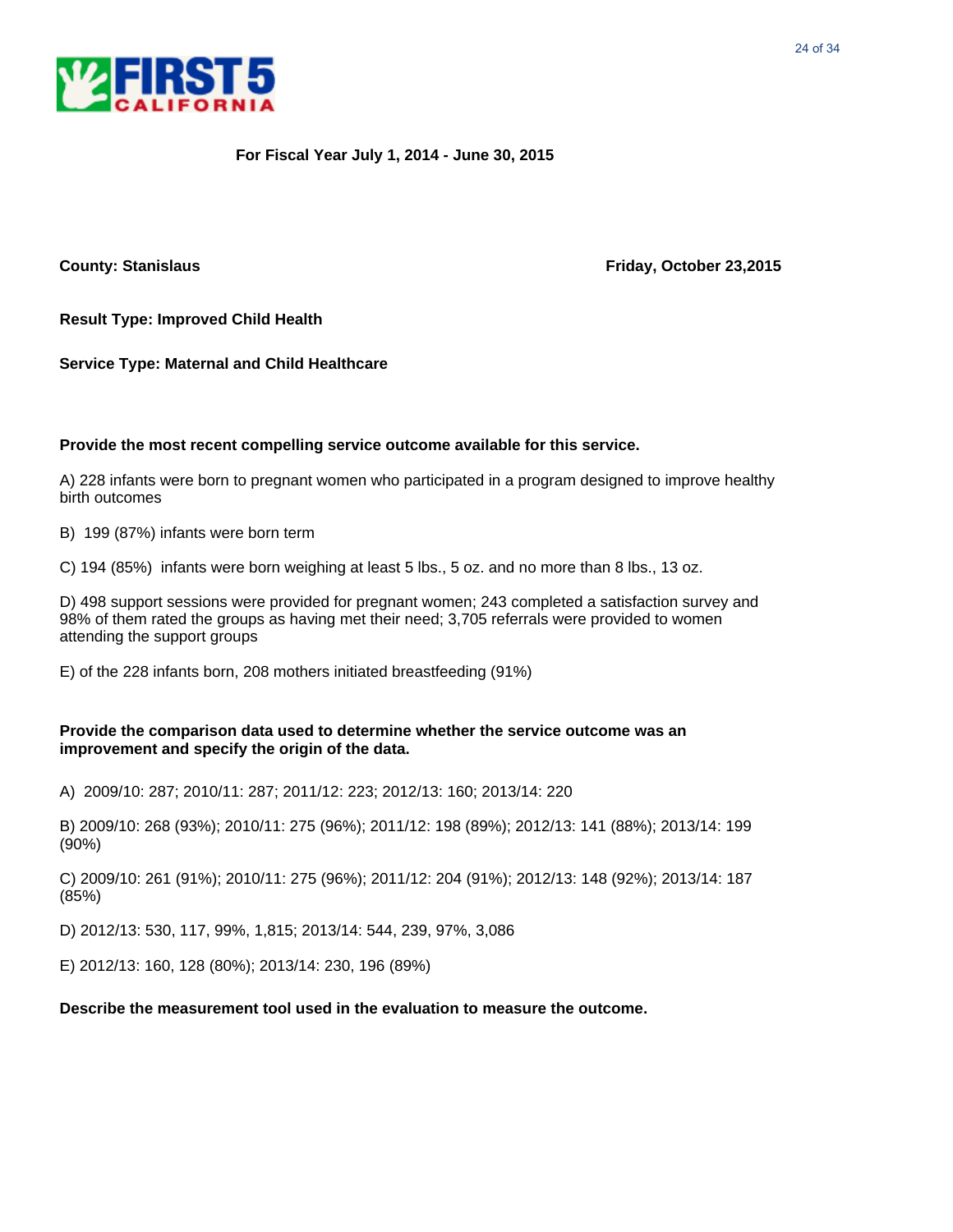

A-E: Database, client tracking, surveys

| Provide a breakdown of the population served by the following demographic categories |      |  |
|--------------------------------------------------------------------------------------|------|--|
| Children Less Than 3 Years Old                                                       | 503  |  |
| Children from 3rd to 6th Birthday                                                    | 0    |  |
| Children - Ages Unknown (birth to 6th Birthday)                                      | 0    |  |
| Parents/Guardians/Primary Caregivers                                                 | 502  |  |
| <b>Other Family Members</b>                                                          | 0    |  |
| <b>Providers</b>                                                                     | 0    |  |
| <b>Total Population Served</b>                                                       | 1005 |  |

| Provide breakdown of the population served by ethnic or racial category. Report children<br>separate from Parents, Guardians, and Primary Caregivers. |          |          |
|-------------------------------------------------------------------------------------------------------------------------------------------------------|----------|----------|
| Alaska Native/American Indian                                                                                                                         |          |          |
| Asian                                                                                                                                                 | 5        | 5        |
| Black/African-American                                                                                                                                | 15       | 15       |
| Hispanic/Latino                                                                                                                                       | 390      | 390      |
| Pacific Islander                                                                                                                                      | 0        | $\Omega$ |
| White                                                                                                                                                 | 80       | 79       |
| Multiracial                                                                                                                                           | 5        | 5        |
| Other                                                                                                                                                 | 7        | 7        |
| Unknown                                                                                                                                               | $\Omega$ | $\Omega$ |
| <b>Sub Totals</b>                                                                                                                                     | 503      | 502      |
| <b>Total Population Served</b>                                                                                                                        | 1005     |          |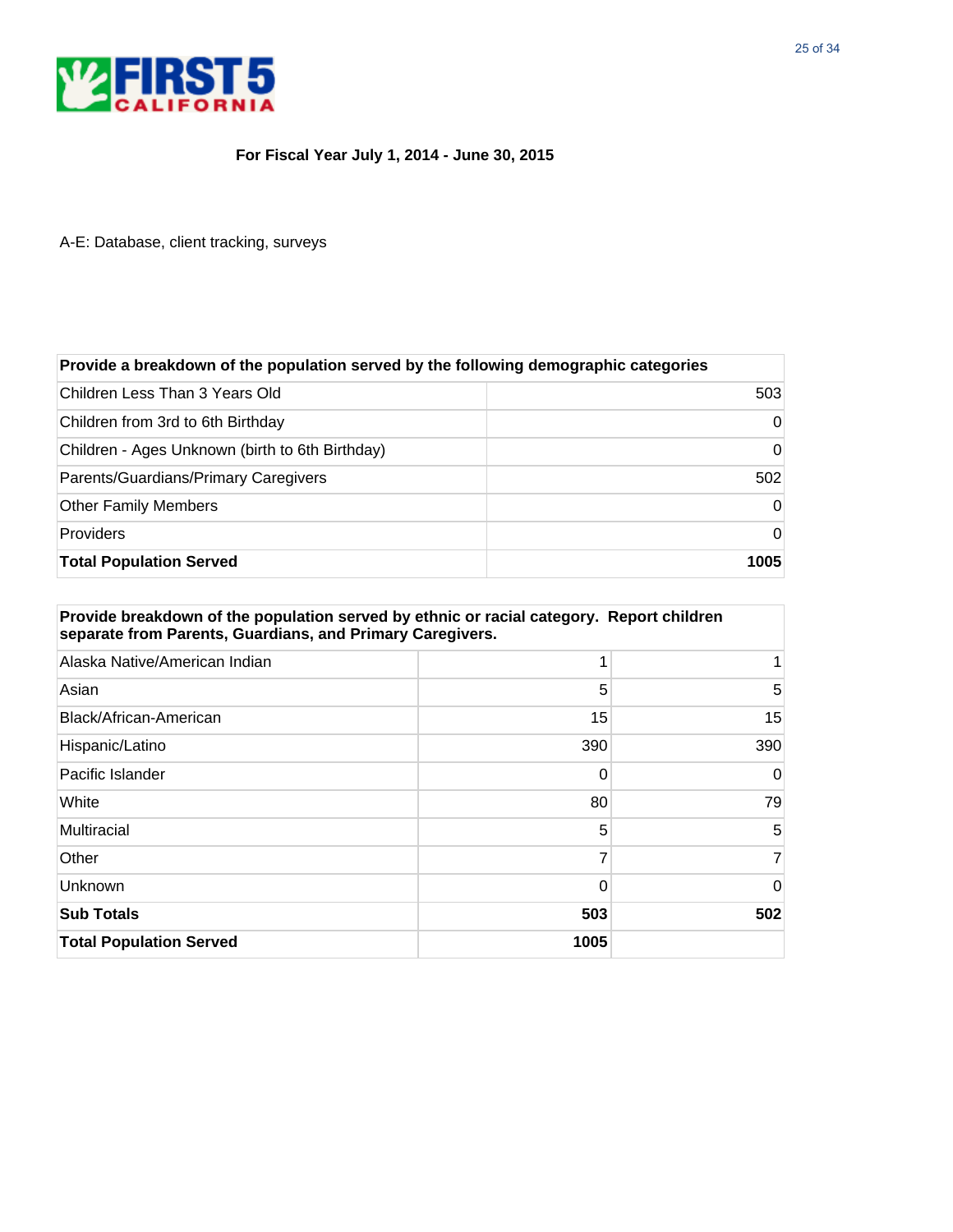

| Provide a breakdown of the population served by the language that they primarily speak at home.<br>Report children separate from Parents, Guardians, and Primary Caregivers. |      |     |
|------------------------------------------------------------------------------------------------------------------------------------------------------------------------------|------|-----|
| English                                                                                                                                                                      | 233  | 235 |
| Spanish                                                                                                                                                                      | 269  | 267 |
| Cantonese                                                                                                                                                                    | 0    | 0   |
| Mandarin                                                                                                                                                                     | 0    | 0   |
| Vietnamese                                                                                                                                                                   | 0    | 0   |
| Korean                                                                                                                                                                       | 0    | 0   |
| Other                                                                                                                                                                        |      | 0   |
| Unknown                                                                                                                                                                      | 0    | 0   |
| <b>Sub Totals</b>                                                                                                                                                            | 503  | 502 |
| <b>Total Population Served</b>                                                                                                                                               | 1005 |     |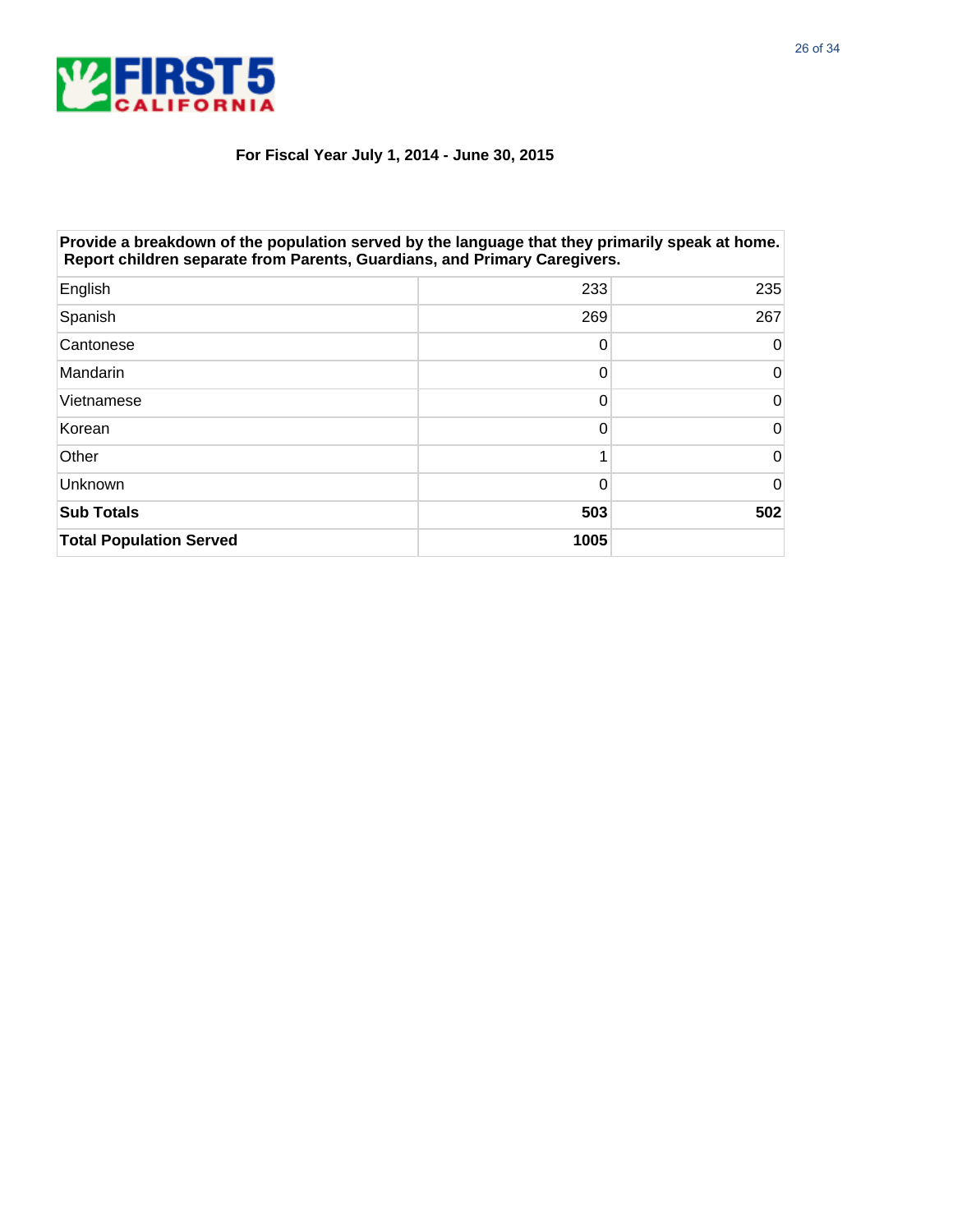

**County: Stanislaus County: Stanislaus Friday, October 23,2015** 

**Result Type: Improved Child Health**

**Service Type: Oral Health**

**Provide the most recent compelling service outcome available for this service.**

**Provide the comparison data used to determine whether the service outcome was an improvement and specify the origin of the data.**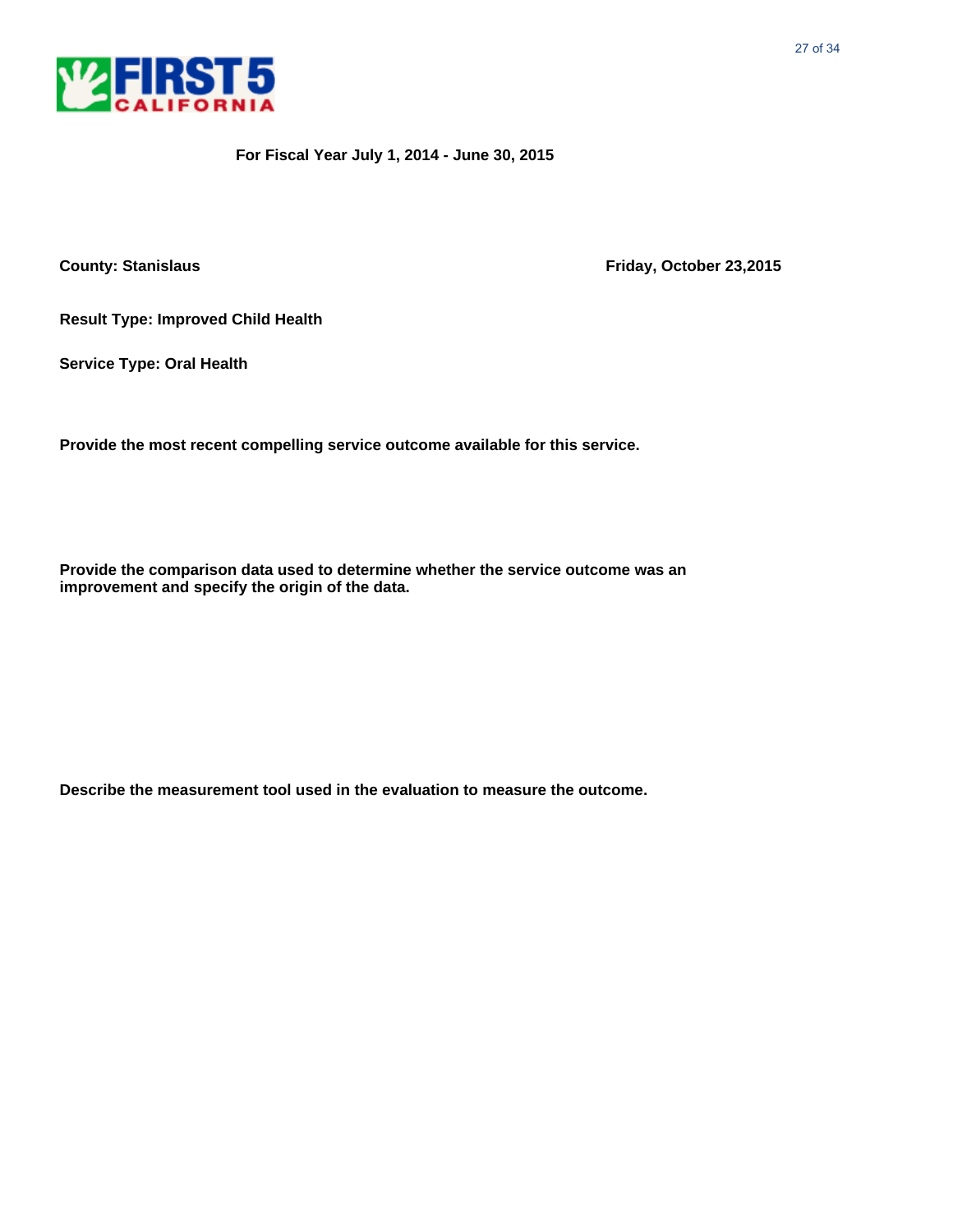

| Provide a breakdown of the population served by the following demographic categories |          |  |
|--------------------------------------------------------------------------------------|----------|--|
| Children Less Than 3 Years Old                                                       | 162      |  |
| Children from 3rd to 6th Birthday                                                    | 255      |  |
| Children - Ages Unknown (birth to 6th Birthday)                                      | $\Omega$ |  |
| Parents/Guardians/Primary Caregivers                                                 | 263      |  |
| <b>Other Family Members</b>                                                          | 36       |  |
| <b>Providers</b>                                                                     | $\Omega$ |  |
| <b>Total Population Served</b>                                                       | 716      |  |

| Provide breakdown of the population served by ethnic or racial category. Report children<br>separate from Parents, Guardians, and Primary Caregivers. |          |                |
|-------------------------------------------------------------------------------------------------------------------------------------------------------|----------|----------------|
| Alaska Native/American Indian                                                                                                                         | 0        | 0              |
| Asian                                                                                                                                                 | 4        | $\overline{2}$ |
| Black/African-American                                                                                                                                | 8        | 7              |
| Hispanic/Latino                                                                                                                                       | 302      | 193            |
| Pacific Islander                                                                                                                                      | 0        | $\Omega$       |
| White                                                                                                                                                 | 80       | 45             |
| Multiracial                                                                                                                                           | 22       | $\Omega$       |
| Other                                                                                                                                                 |          | 16             |
| Unknown                                                                                                                                               | $\Omega$ | $\Omega$       |
| <b>Sub Totals</b>                                                                                                                                     | 417      | 263            |
| <b>Total Population Served</b>                                                                                                                        | 680      |                |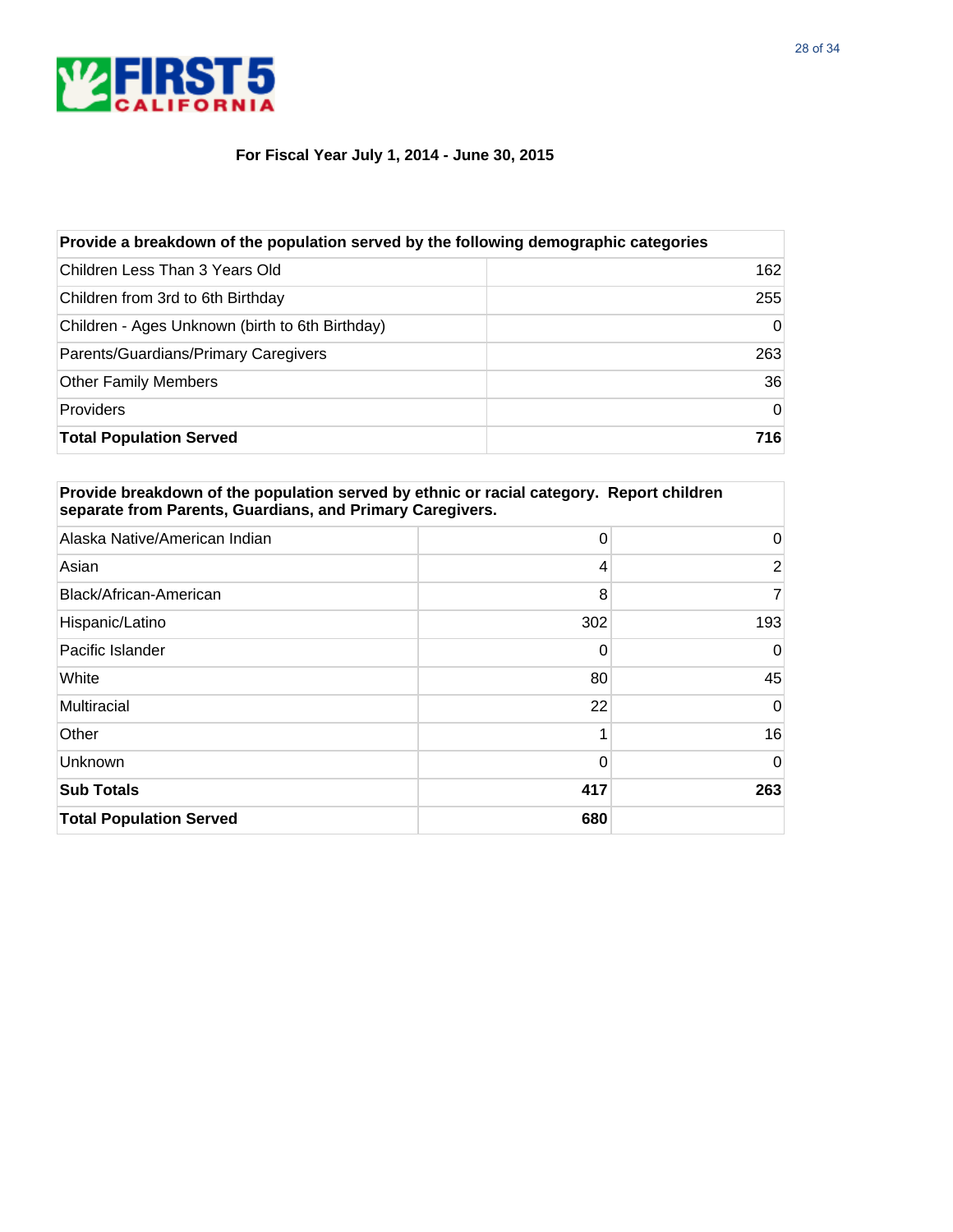

| Provide a breakdown of the population served by the language that they primarily speak at home.<br>Report children separate from Parents, Guardians, and Primary Caregivers. |     |          |
|------------------------------------------------------------------------------------------------------------------------------------------------------------------------------|-----|----------|
| English                                                                                                                                                                      | 113 | 42       |
| Spanish                                                                                                                                                                      | 300 | 203      |
| Cantonese                                                                                                                                                                    | 0   | 0        |
| Mandarin                                                                                                                                                                     | 0   | 0        |
| Vietnamese                                                                                                                                                                   | 0   | 0        |
| Korean                                                                                                                                                                       | 0   | 0        |
| Other                                                                                                                                                                        | 4   | 18       |
| Unknown                                                                                                                                                                      | 0   | $\Omega$ |
| <b>Sub Totals</b>                                                                                                                                                            | 417 | 263      |
| <b>Total Population Served</b>                                                                                                                                               | 680 |          |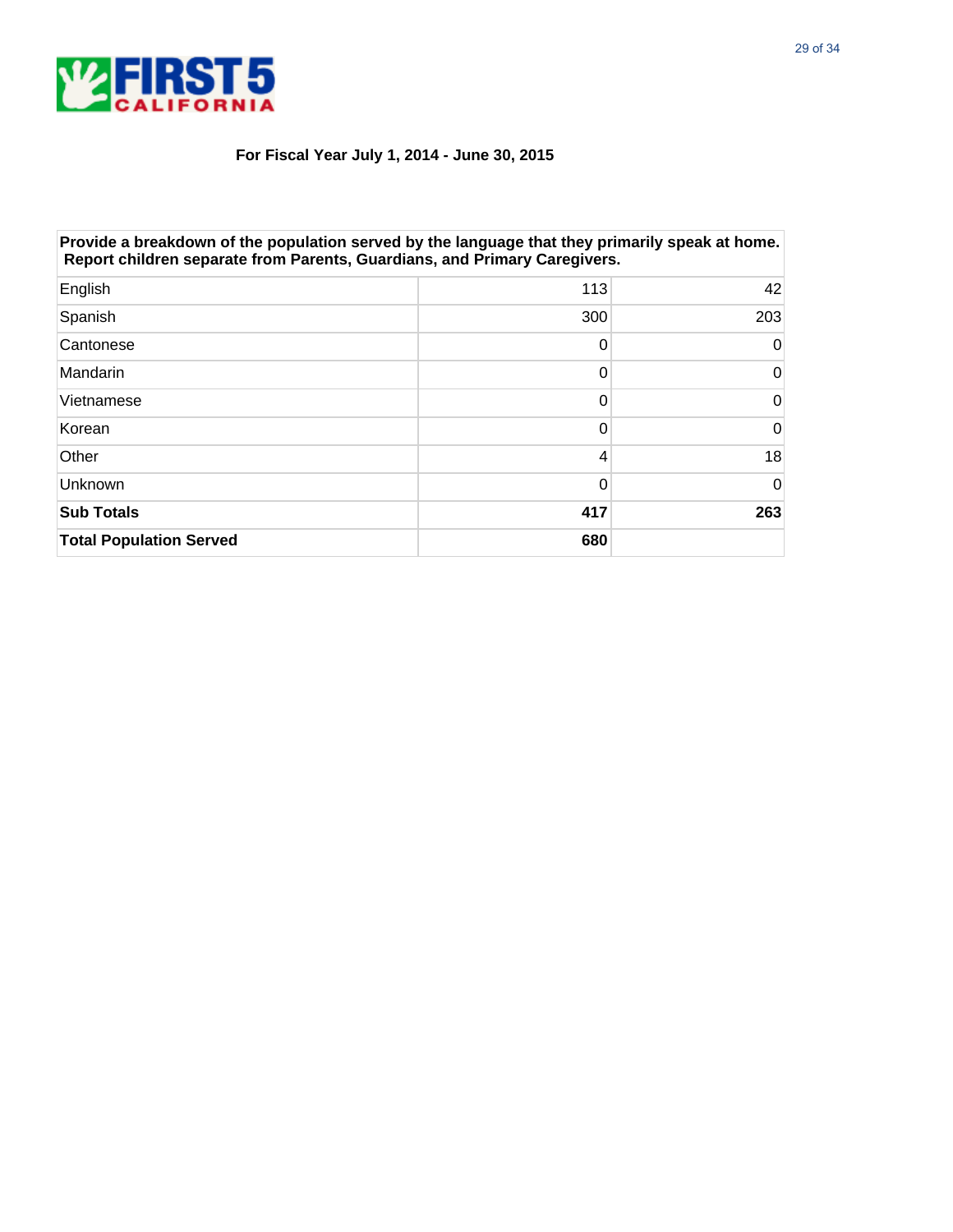



**County: Stanislaus Friday, October 23,2015**

**Result Type: Improved Systems of Care**

**Service Type: Organizational Support**

#### **Provide the most recent compelling service outcome available for this service.**

A) With the support of Stanislaus County Office of Education (SCOE) Healthy Start Support, the ten countywide Health Start sites provided the families of 2,321 unduplicated children 0-5 with community resources, information and referrals.

B) 97% of the families participating in a Healthy Start indicated an increase in knowledge if community resources.

C) 96% of families indicated an increase in social emotional support; 89% experienced a decrease of stress; 89% reported improved parenting skills.

#### **Provide the comparison data used to determine whether the service outcome was an improvement and specify the origin of the data.**

A) 2009/10: 5,131 (duplicated); 2010/11: 5,584 (duplicated); 2011/12: 2,083 (unduplicated); 2012/13: 1,953 (unduplicated); 2013/14: 2,081 (unduplicated)

B) 2009/10: 99%; 2010/11: 97%; 2011/12: 85%; 2012/13: 85%; 2013/14: 97%

C) 2012/13: 91%, 78%, 84%; 2013/2014: 97%, 78%, and 90%

#### **Describe the measurement tool used in the evaluation to measure the outcome.**

A-C: Parent surveys and scorecard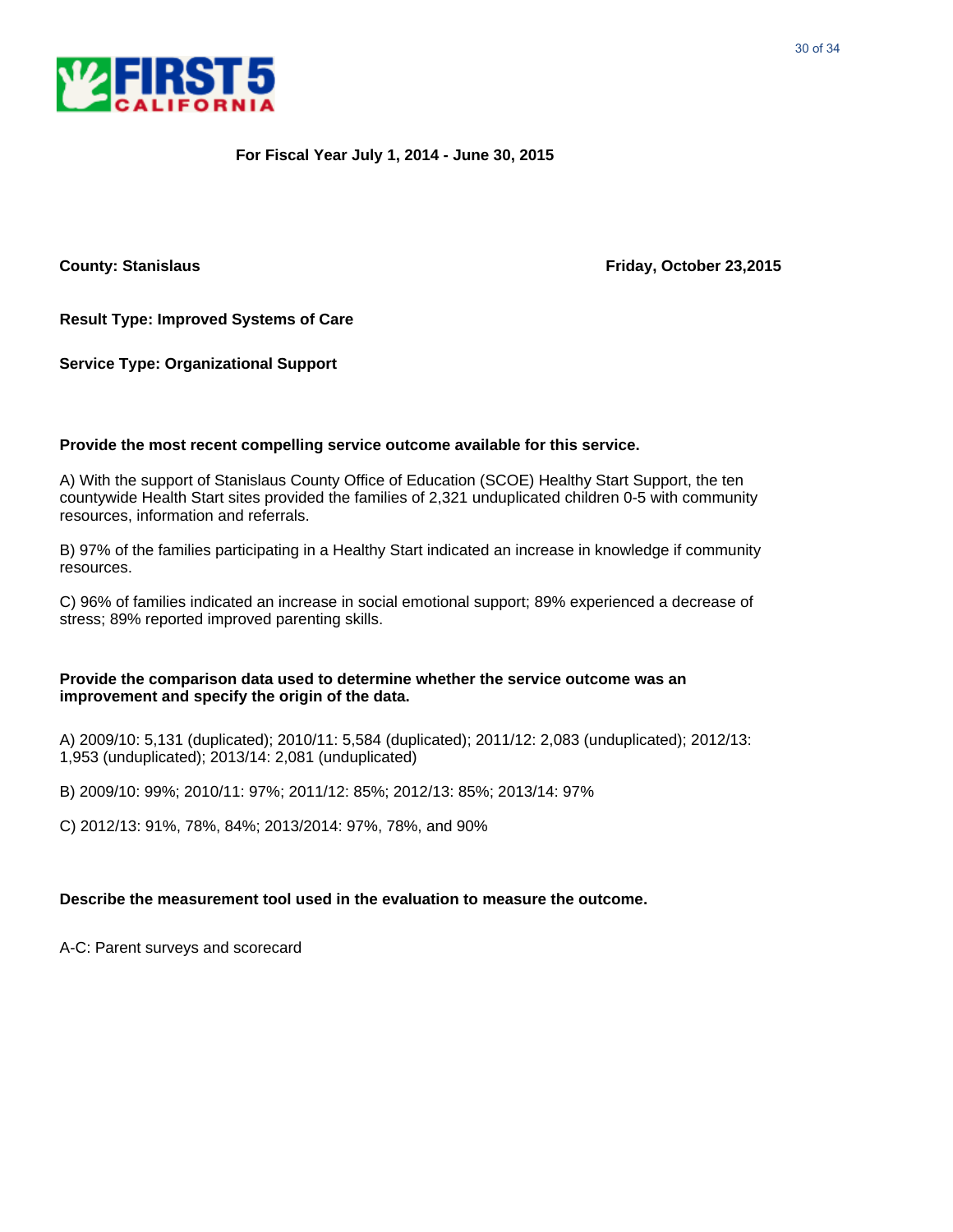



#### **Who was the primary audience for the service?**

Stanislaus County Office of Education (SCOE) Healthy Start Support provides technical assistance in multiple ways to ten individual Healthy Start sites countywide.

#### **What were the types of services provided?**

SCOE manages a 10-site healthy start collaborative to provide effective services. Technical support provided in the areas of budgeting, health services, outreach, education, sustainability, reporting, and operational issues. Monthly meetings are held to provide a forum to share information, resources, and best practices.

#### **What was the intended result of the service? What was the community impact of the service?**

SCOE Healthy Start's goal is to strengthen families by improving and integrating systems of care to enhance the well-being of the child. Its intended result is to facilitate reaching the goal by providing support services, including training and marketing. As a result, the sites have been providing community support in a more effective and coordinated manner.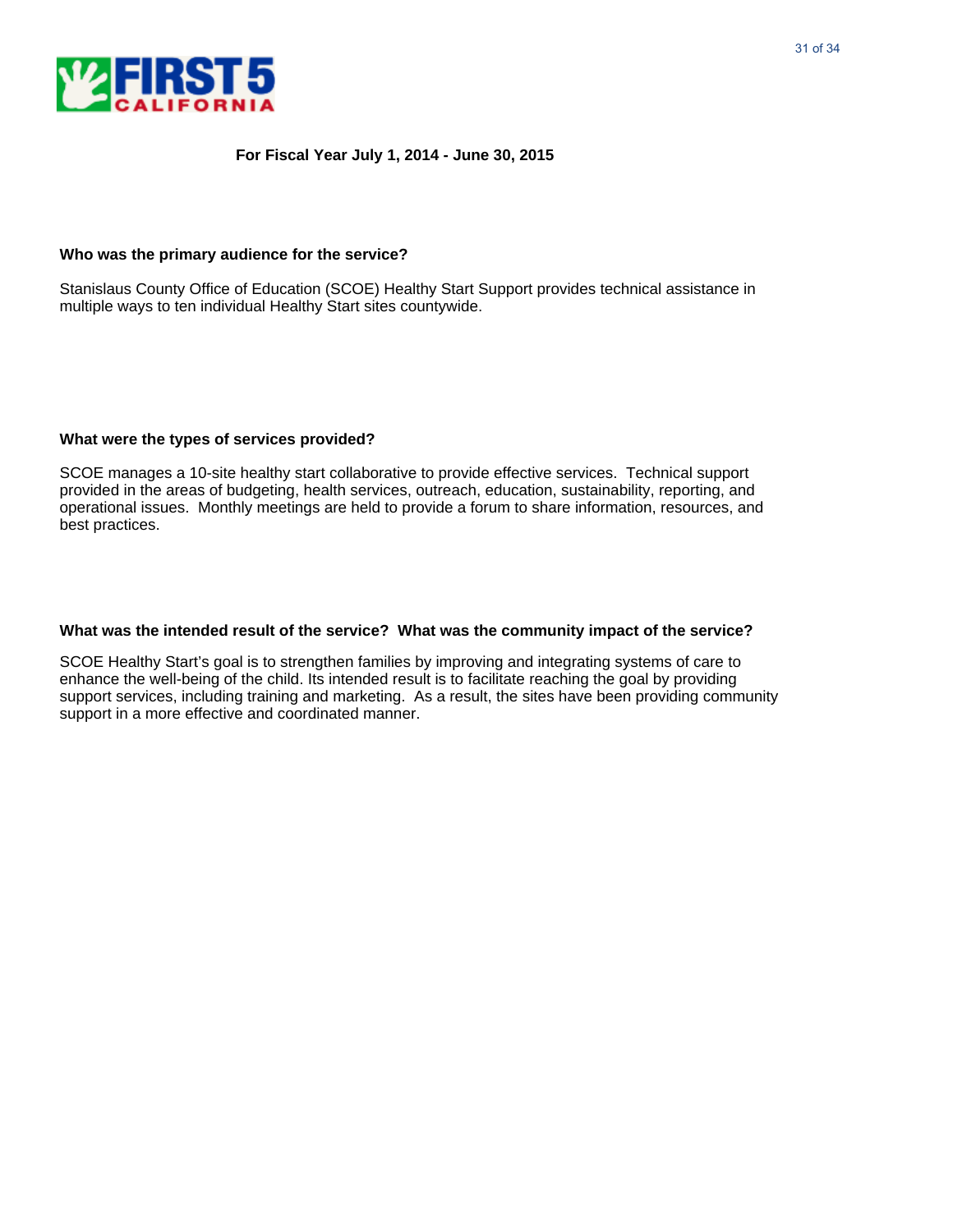

### **Annual Report Form 3 (AR-3) County Evaluation Summary For Fiscal Year July 1, 2014 - June 30, 2015**

**County: Stanislaus Friday, October 23,2015**

#### **Provide a description of the evaluation activities completed during the fiscal year**

The Stanislaus County Children and Families Commission (CFC) views evaluation as both a process and a tool. The process of evaluation is fluid and occurs throughout the fiscal year, encompassing multiple methods and activities. As a tool, the evaluation informs stakeholders and assists in future funding or scope of work revisions. The primary focus of the evaluation is promoting a learning environment. Learning occurs when the following types of evaluation information are shared: effective and ineffective practices; impacts on children, families, and communities; costs and benefits of programs; and the contributions of programs towards achieving population results expressed in the CFC Strategic Plan. The Strategic Plan is the foundation of any given fiscal year's evaluation cycle, as it communicates the Commission's goals, objectives, and strategies. The evaluation activities begin as each funded program addresses the Strategic Plan through its activities and planned outcomes, which are identified in the Scope of Work (SOW) that is developed at the start of the fiscal year. The SOW becomes the basis for each program's SCOARRS (Stanislaus County Outcomes and Results Reporting Scorecard), which is designed to document services performed, resources used, data collected, and outcomes expected. Both documents are constructed jointly between CFC staff and program staff, and each draws on the unique capacity of the programs to contribute to the Commission's goals and objectives. Both documents serve as blueprints that enable programs and the Commission to mutually understand how resources will turn into results.

Quantitative and qualitative data are collected through each individual program's SCOARRS, which provides a structured framework for tracking and reporting data and outcomes. SCOARRS are submitted quarterly by all programs and contribute to the effective monitoring of each program on a quarterly basis. SCOARRS data also supply program with information to learn what is working well and what improvements can be made throughout the fiscal year, and allows programs to explain and/or revise practices.

The Commission and programs continuously evaluate program services throughout the annual evaluation cycle, using both qualitative and quantitative methods of collecting, analyzing, and reporting data. A variety of tools provide the programs and the Commission with program data, including the following: pre/post tests, customer/employee satisfaction surveys, observations, intake forms, and screenings. Programs capture output and outcome data through SCOARRS and demographic information through a Demographic Data Collection Tool. Commission staff then reviews all the information and reports submitted, along with budgets, invoices, and site visit summaries to evaluate individual program effectiveness, as well as overall aggregate progress toward Commission goals and objectives.

Efforts to evaluate leveraging and collaboration efforts continue through a collaboration matrix tool used since 2009-2010. Results have been shared and opportunities to increase collaborations efforts have been supported. Leveraging is part of many programs' sustainability plans and has been measured and supported.

#### **Describe the evaluation findings reported during the fiscal year**

Improved Family Functioning

• Families are in a quest to find and receive support.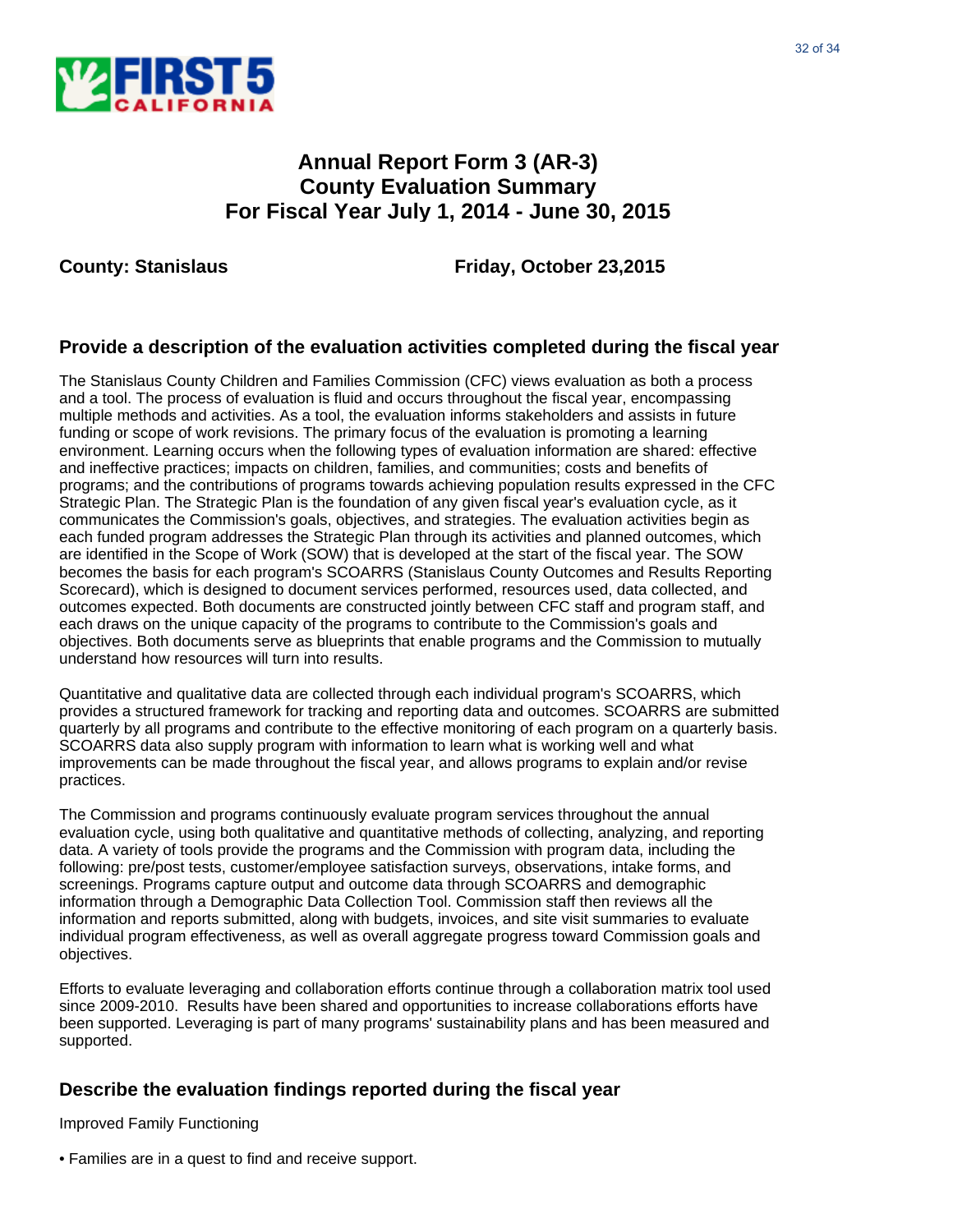

### **Annual Report Form 3 (AR-3) County Evaluation Summary For Fiscal Year July 1, 2014 - June 30, 2015**

The parents of 10,809 children received family support services through countywide Family Resource Centers or other programs. 2,040 received more intensive services focused on improving child abuse risk factors.

• Parents are exploring, gaining knowledge, and improving parenting skills. The parents of 1,284 children attended parenting classes to increase parenting skills and knowledge.

• Caregivers are screened for depression and linked to additional support. 1,571 children 0-5, whose caregivers were screened for depression, of which 352 children 0-5 had a caregiver referred for mental health services as a result.

• Children are flourishing in stable environments.

389 children experienced improvements in their family environment after being enrolled in respite childcare.

Improved Child Development

• Parents are reading with their children.

1,204 families increased the time spent reading with their children at home after receiving literacy services.

• Children are being screened and identified for developmental delays.

1,458 children 0-5 were screened for educational developmental issues, and 286 were reported as being referred for further assessments or services.

• Children are preparing to enter Kindergarten and be victorious.

144 children participated in the Kindergarten Readiness Program at school sites across the county that helped prepare them for Kindergarten.

#### Improved Health

• Pregnant women and children are receiving health care.

411 children 0-5 and pregnant women who did not have access to health care received medical attention through an interim health care program.

• A greater number of children now have health coverage. 363 pregnant women and children 0-5 who did not have health insurance are now enrolled in a health coverage plan.

• Infants are born robust.

199 infants were born term after their mothers participated in a healthy birth program. 91% of the mothers initiated breastfeeding.

Improved Systems of Care

• Strengthen families with knowledge. Families of 6,790 children have increased knowledge and use of community resources.

• Leveraging Prop 10 funds.

Prop 10 funded programs brought in more than \$7 million from other funding sources during fiscal year '14-'15, increasing the level of services for children 0-5 and their families. Of that \$7 million, \$5 million came from funding sources outside of Stanislaus County.

\*Data reported by contractors